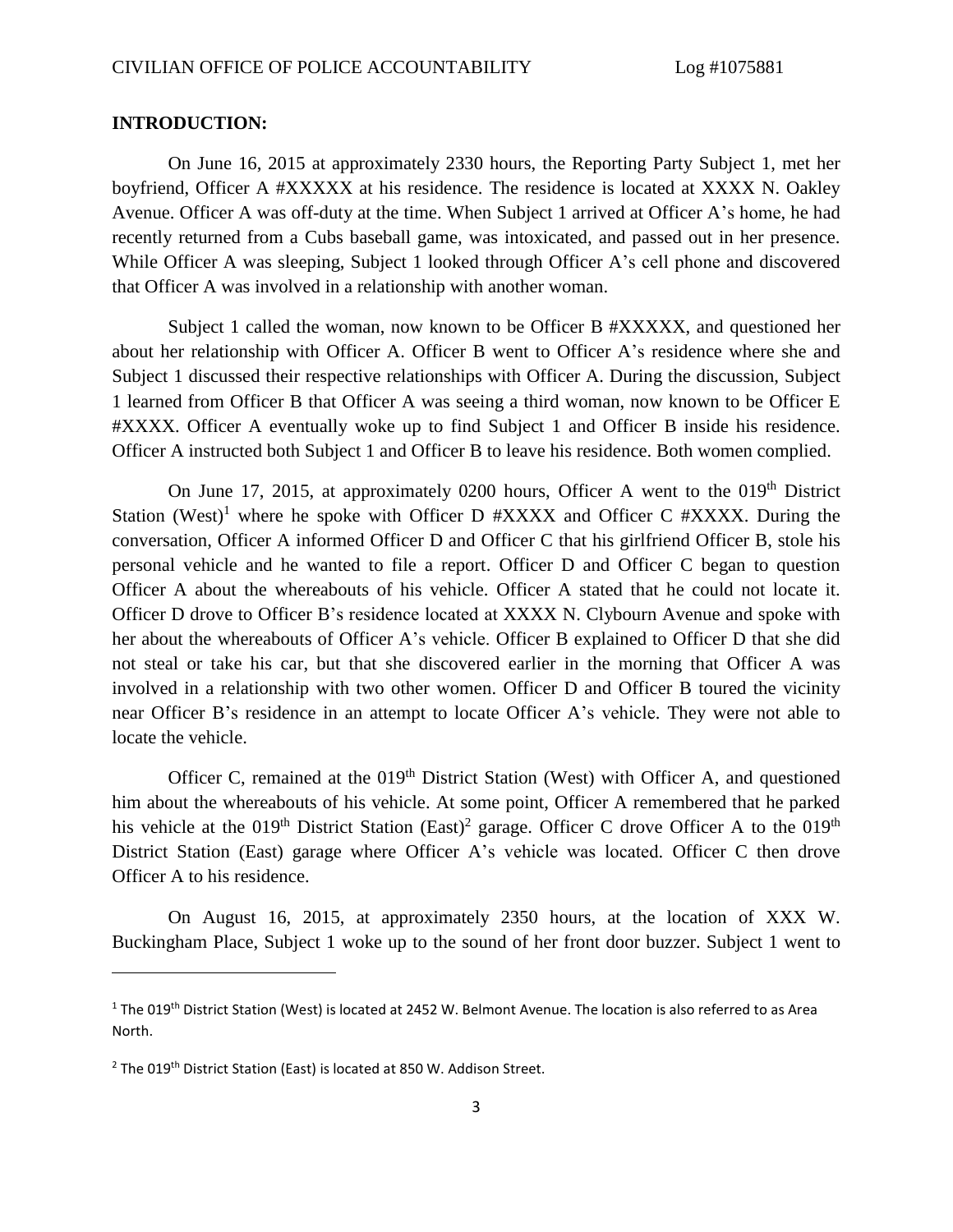her front window and observed Officer A walk away from her building, cross the street and attempt to conceal himself behind a building. Officer A continued this behavior two additional times. Subject 1 called 911 and an Initiation Report was generated by Sergeant A #XXXX.

On June 17, 2015, at approximately 0433 hours, Officer B contacted 911 and reported a male passed out inside a blue Toyota Corolla with the engine running at the location of XXXX N. Clybourn Avenue<sup>3</sup>. Officer D, who was working Beat XXXXR, responded to that location and observed Officer A seated inside his vehicle outside of Officer B's residence. Officer D asked Officer A what he was doing there and Officer A replied that he wanted to talk with Officer B. Officer D told Officer A that it was early in the morning and that it would be best if he were to go home. Officer D then drove Officer A to his residence in his squad car.

On August 19, 2015, Subject 1 filed an Emergency Order of Protection (Case #XXXXXXXXX) against Officer A. On September 4, 2015, Subject 1 filed a request for the Order of Protection to be withdrawn and the Order of Protection was vacated.

#### **ALLEGATIONS:**

On June 27, 2015, at approximately 1347 hours, Reporting Party Victim, Subject 1, contacted the Independent Police Review Authority (IPRA) and registered a complaint with Investigator A. Subject 1 alleged that from August 2013 to June 16, 2015, **Officer A #XXXXX;**

1) Made racist comments about people of color, referring to them as "Savages," "Mondays," "DAN $(S)$ <sup>4</sup>," "Canadians," and "Animals" which violates Rule 02 of the Department's Rules and Regulations which "prohibits any action or conduct which impedes the Department's efforts to achieve its policy and goals or brings discredit upon the Department."

It is further alleged that on June 17, 2015, at approximately 0200 hours, while off-duty, **Officer A #XXXXX;**

- 2) Attempted to file a false police report at the  $019<sup>th</sup>$  District Station, located at Belmont Avenue and Western Avenue alleging that Officer B #XXXXX stole his personal vehicle, which violates Rule 14 of the Department's Rules and Regulations that prohibits "making a false report, written or oral," and
- 3) Used on-duty Chicago Police Department members, Officer D #XXXX and Officer C #XXXX for personal gain by taking them away from their official duties. Specifically, on 17 June 2015 he had them search the area of XXXX N. Clybourn

 $\overline{\phantom{a}}$ 

<sup>&</sup>lt;sup>3</sup> Officer B resides at XXXX N. Clybourn Avenue.

<sup>&</sup>lt;sup>4</sup> "DAN(S)" is an acronym which stands for "Dumb Ass Niggers."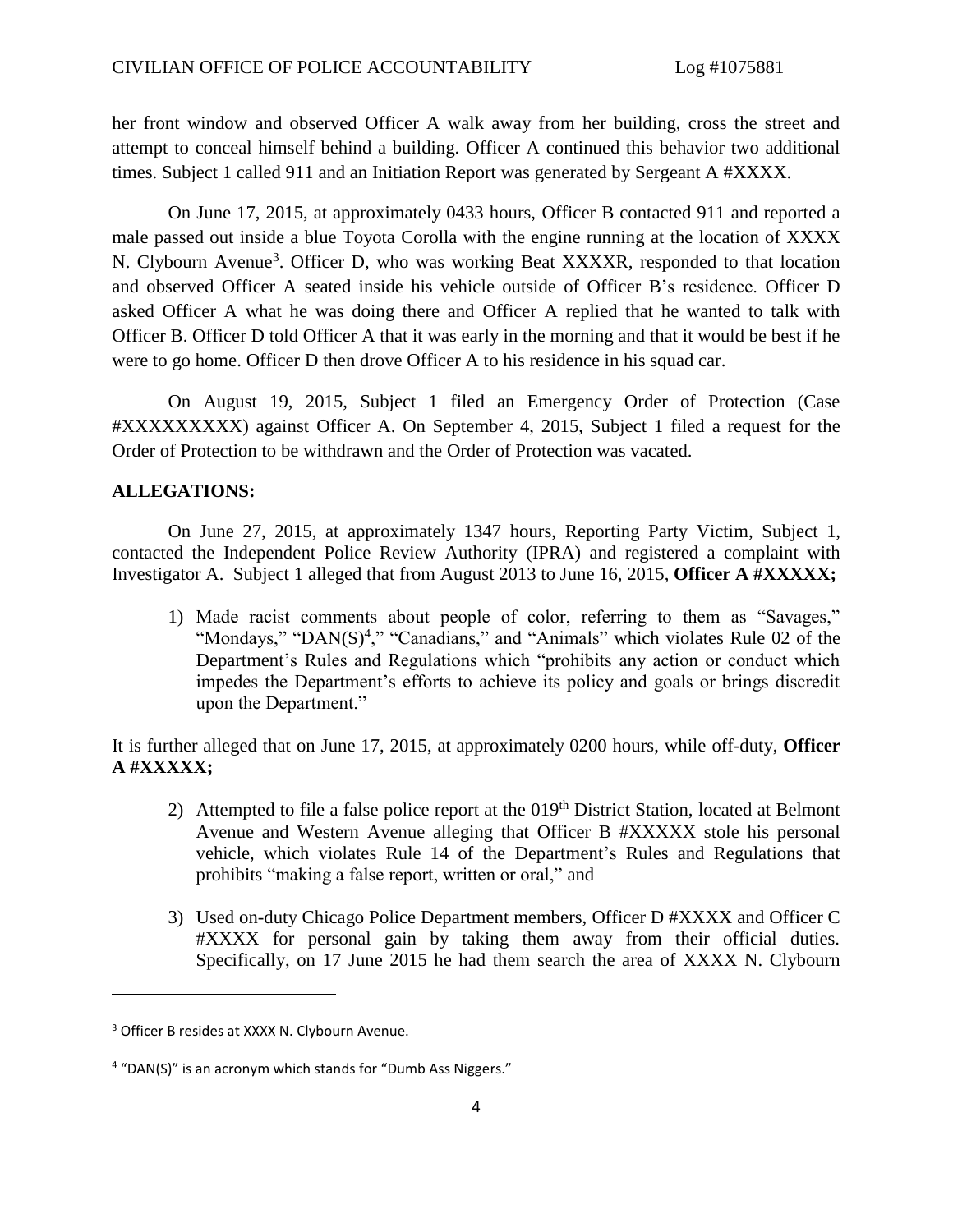Avenue and the 019<sup>th</sup> District parking lot for his vehicle and then they drove him to his place of residence without supervisor approval, which violates Rule 04 of the Department's Rules and Regulations that prohibits "any conduct or action taken to use the official position for personal gain or influence."

It is further alleged that on June 17, 2015, at approximately 0433 hours, **Officer A #XXXXX;**

4) Went to Officer B's home (XXXX N. Clybourn Avenue) unannounced and uninvited causing a disturbance by pounding on the door and remained in the vicinity of said home for an extended time frame, which violates Rule 02 of the Department's Rules and Regulations that prohibits "any action or conduct which impedes the Department's efforts to achieve its policy and goals or brings discredit upon the Department," and Rule 08 that prohibits "disrespect to or maltreatment of any person, while on or off duty."

It is further alleged that on June 17, 2015, at approximately 0930 hours, at XXXX N. Clybourn Avenue, **Officer A #XXXXX;**

- 5) Accused Officer B #XXXXX of stealing his phone and threatened her by stating he "started paper" on her, which violates Rule 02 of the Department's Rules and Regulations that prohibits "any action or conduct which impedes the Department's efforts to achieve its policy and goals or brings discredit upon the Department," and Rule 08 that prohibits "disrespect to or maltreatment of any person, while on or off duty," and
- 6) Harassed Officer B #XXXXX by stating, "Unless you want some bullshit in your life, you better tell me where my phone is," which violates Rule 02 of the Department's Rules and Regulations that prohibits "any action or conduct which impedes the Department's efforts to achieve its policy and goals or brings discredit upon the Department," and Rule 08 that prohibits "disrespect to or maltreatment of any person, while on or off duty," and Rule 09 that prohibits "engaging in any unjustified verbal or physical altercation with any person, while on or off duty."

It is further alleged that on August 16, 2015, at approximately 2350 hours, at XXX W. Buckingham Place, **Officer A #XXXXX;**

7) Harassed the complainant, Subject 1 by ringing her doorbell and walking away on three successive occasions resulting in an Order of Protection (XXXXXXXXX) being filed against him, which violates Rule 02 of the Department's Rules and Regulations that prohibits "any action or conduct which impedes the Department's efforts to achieve its policy and goals or brings discredit upon the Department," and Rule 08 that prohibits "disrespect to or maltreatment of any person, while on or off duty."

It is further alleged that on January 21, 2016, during the course of his statement to IPRA, **Officer A #XXXXX;**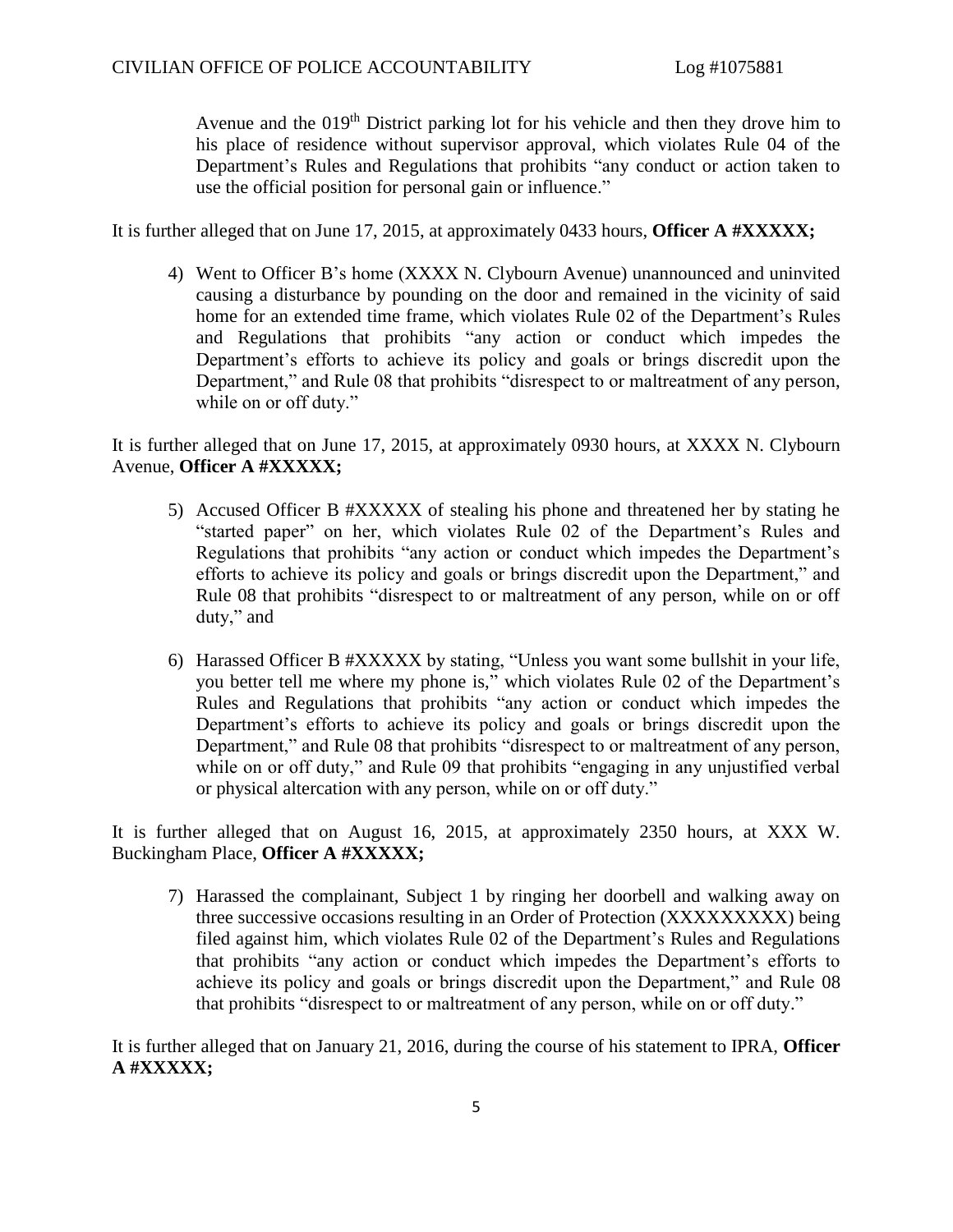8) Admitted that he was intoxicated while off-duty on the evening of 16 June and/or morning of 17 June 2015, which violates Rule 02 of the Department's Rules and Regulations that prohibits "any action or conduct which impedes the Department's efforts to achieve its policy and goals or brings discredit upon the Department," and Rule 15 that prohibits "intoxication on or off duty."

It is further alleged that on June 17, 2015, at approximately 0200 hours, at the  $019<sup>th</sup>$  District Station, **Officer C #XXXX;**

- 1) Failed to notify a supervisor that off-duty Officer A #XXXXX was intoxicated and wanted to report that his vehicle had been stolen by a Department member, which violates Rule 22 of the Department's Rules and Regulations that prohibits "failure to report to the Department any violation of Rules and Regulations or any other improper conduct which is contrary to the policy, orders or directives of the Department,"
- 2) Left his duty assignment without being relieved or without proper authorization when he transported Officer A #XXXXX to the 019<sup>th</sup> District (East) in an effort to locate his vehicle, which violates Rule 30 that prohibits "leaving duty assignment without being properly relieved or without proper authorization," and
- 3) Failed to report misconduct relative to his knowledge that Officer A #XXXXX made a false report regarding his vehicle and misconduct on the part of the Department member, which violates Rule 22 of the Department's Rules and Regulations that prohibits "failure to report to the Department any violation of Rules and Regulations or any other improper conduct which is contrary to the policy, orders or directives or the Department."

It is further alleged that on June 17, 2015, at approximately 0200 hours, at the  $019<sup>th</sup>$  District Station, **Officer D #XXXX;**

- 1) Failed to notify a supervisor that off-duty Officer A #XXXXX was intoxicated and wanted to report that his vehicle had been stolen by a Department member, which violates Rule 22 of the Department's Rules and Regulations that prohibits "failure to report to the Department any violation of Rules and Regulations or any other improper conduct which is contrary to the policy, orders or directives or the Department," and
- 2) Failed to report misconduct relative to his knowledge that Officer A #XXXXX made a false report regarding his vehicle and misconduct on the part of a Department member, which violates Rule 22 of the Department's Rules and Regulations that prohibits "failure to report to the Department any violation of Rules and Regulations or any other improper conduct which is contrary to the policy, orders or directives or the Department."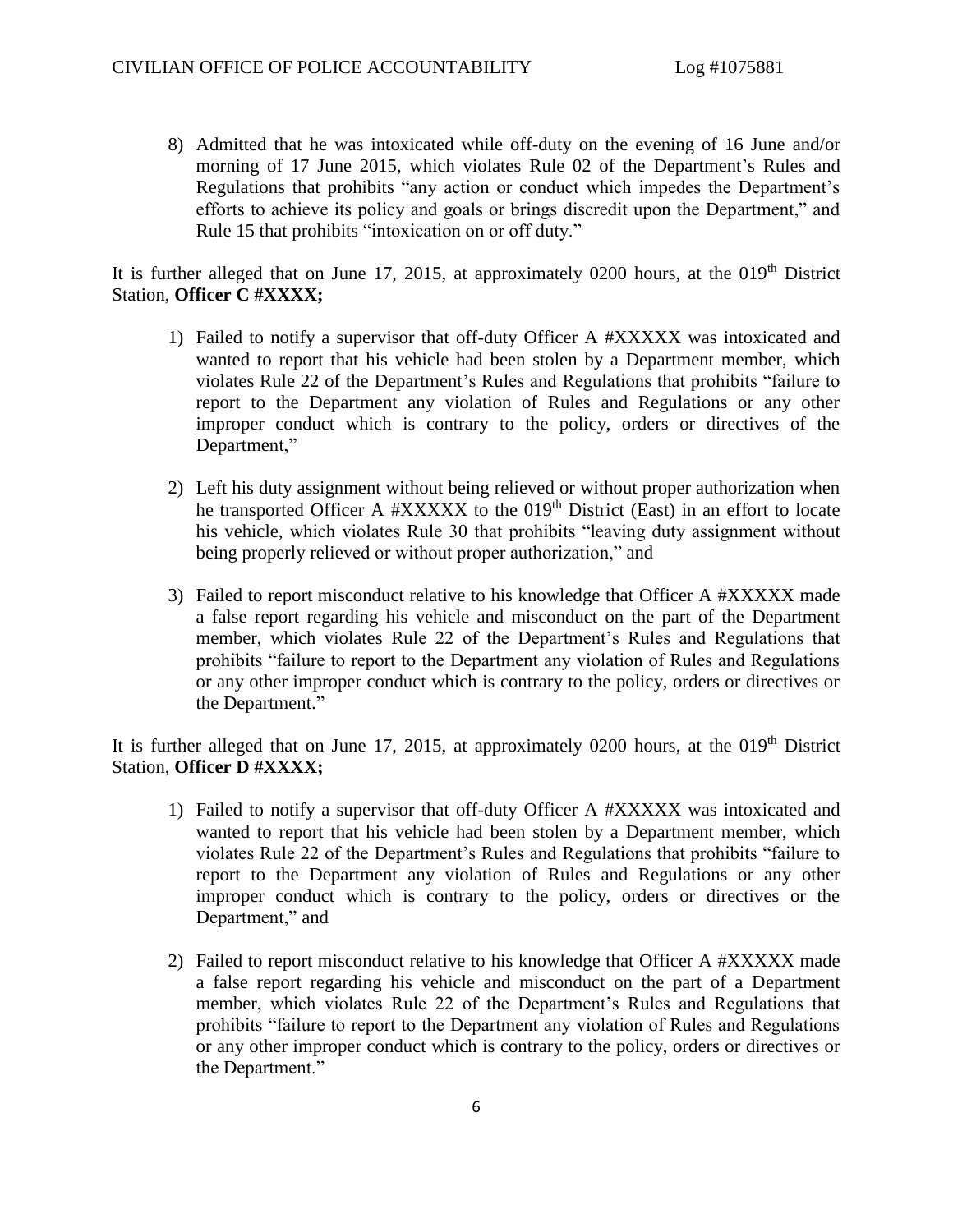It is alleged that on June 17, 2015, at approximately 0433 hours, while in the vicinity of XXXX N. Clybourn Avenue, **Officer D #XXXX;**

- 3) Failed to document his interaction with off-duty Officer A #XXXXX upon observing him intoxicated while in his vehicle, which violates Rule 22 of the Department's Rules and Regulations that prohibits "failure to report to the Department any violation of Rules and Regulations or any other improper conduct which is contrary to the policy, orders or directives or the Department,"
- 4) Failed to administer a field sobriety test and ensure a breathalyzer test was administered to Officer A #XXXXX, which violates Rule 05 of the Department's Rules and Regulations that prohibits "failure to perform any duty," and General Order G04-08 "Driving While Under the Influence (DUI) and Zero Tolerance,"
- 5) Failed to arrest and properly charge Officer A #XXXXX, which violates Rule 05 of the Department's Rules and Regulations that prohibits "failure to perform any duty,"
- 6) Failed to impound Officer A's #XXXXX personal vehicle, which violates Rule 05 of the Department's Rules and Regulations that prohibits "failure to perform any duty," and Special Orders S04-08-04 "DUI Investigations – Additional Responsibilities" and S07-03-05 "Impoundment of Vehicles for Municipal Code Violations,"
- 7) Failed to notify a supervisor after discovering Officer A #XXXXX seated in his vehicle, sleeping, with the vehicle running, which violates Rule 22 of the Department's Rules and Regulations that prohibits "failure to report to the Department any violation of Rules and Regulations or any other improper conduct which is contrary to the policy, orders or directives of the Department,"
- 8) Impeded the Chicago Fire Department's efforts to assess Officer A's #XXXXX medical condition and well-being when he directed Chicago Fire Department personnel to disregard the call, which violates Rule 11 of the Department's Rules and Regulations which prohibits "incompetency or inefficiency in the performance of duty," and
- 9) Drove Officer A #XXXXX in his marked squad car to Officer A's residence (XXXX N. Oakley Avenue) without obtaining permission from a supervisor, which violates Rule 22 of the Department's Rules and Regulations which prohibits "failure to report to the Department any violation of Rules and Regulations or any other improper conduct which is contrary to the policy, orders or directives of the Department."

## **APPLICABLE RULES AND LAW**

**Rules**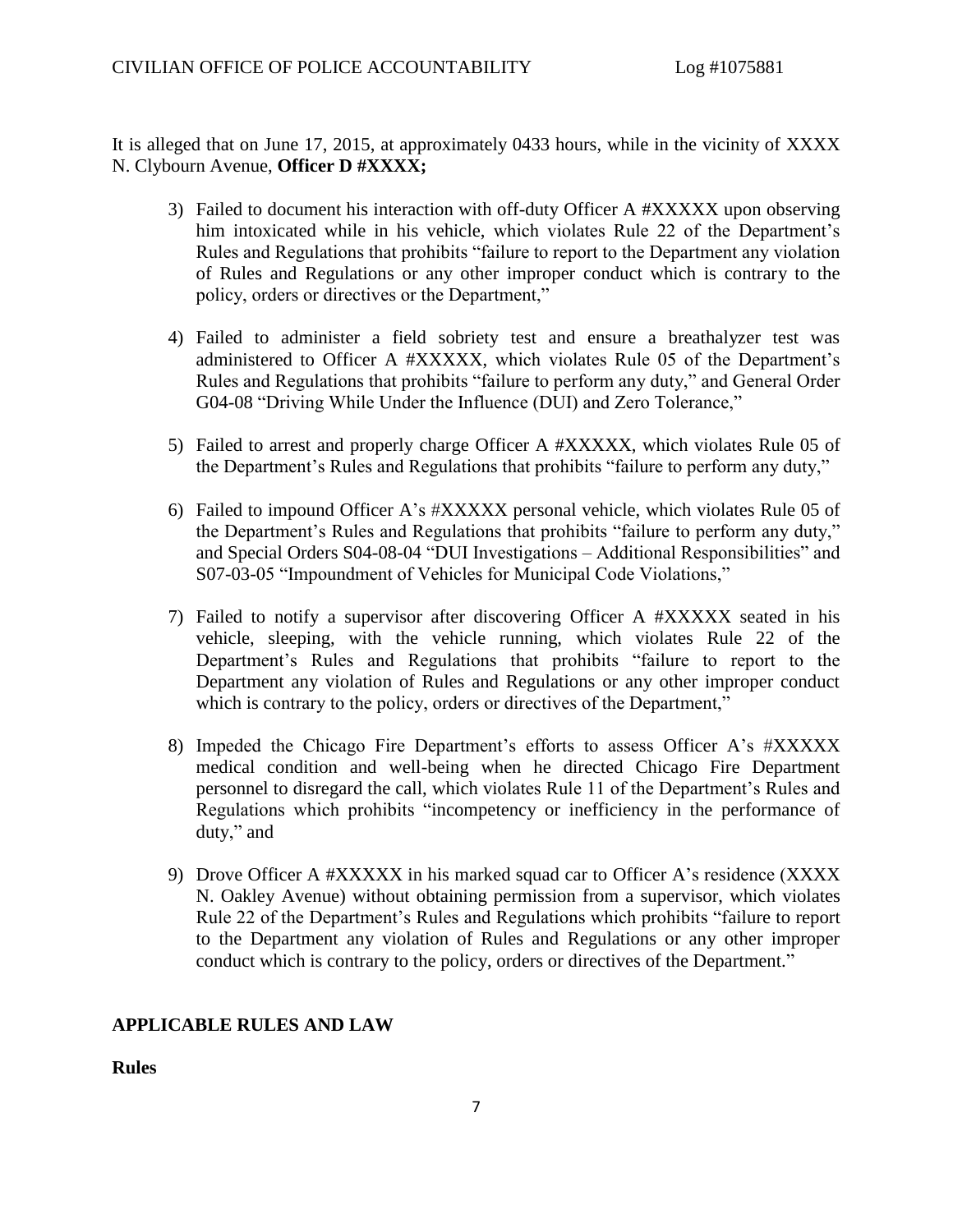- **Rule 02:** Prohibits any action or conduct which impedes the Department's efforts to achieve its policy and goals or brings discredit upon the Department.
- **Rule 04:** Any conduct or action taken to use the official position for personal gain or influence.
- **Rule 05:** Failure to perform any duty.
- **Rule 06:** Disobedience of an order or directive, whether written or oral.
- **Rule 08:** Disrespect to or maltreatment of any person, while on or off duty.
- **Rule 09:** Engaging in any unjustified verbal or physical altercation with any person, while on or off duty.
- **Rule 11:** Incompetency or inefficiency in the performance of duty.
- **Rule 14:** Making a false report, written or oral.
- **Rule 15:** Intoxication on or off duty.
- **Rule 22:** Failure to report to the Department any violation of Rules and Regulations or any other improper conduct which is contrary to the policy, orders or directives of the Department.
- **Rule 30:** Leaving duty assignment without being properly relieved or without proper authorization.

### **General Orders**

- **G04-08:** Driving While Under the Influence (DUI) and Zero Tolerance
- **S04-08-04:** DUI Investigations Additional Responsibilities
- **S07-03-05:** Impoundment of Vehicles for Municipal Code Violations

#### **INVESTIGATION:**

 $\overline{a}$ 

**In a correspondence to IPRA,** dated June 27, 2015, **Reporting Party Subject 1,** detailed Officer A's behavior which was in violation of the Department's Rules and Regulations<sup>5</sup> from August 2013 to June 16, 2015. On 16 June 2015, Subject 1 discovered that Officer A was "actively engaged in a serious relationship with two other women." On June 16, 2015, Subject 1 confronted an intoxicated Officer A about his relationships with two other women. Subject 1 described Officer A's behavior stating "he could not walk straight or speak coherently and was vomiting on himself."

Following her confrontation with Officer A, Subject 1 returned to her residence. Officer A followed her in a taxi cab. According to Subject 1, Officer A was so intoxicated that he forgot that he parked his vehicle at the 019<sup>th</sup> District. After the police helped Officer A find his vehicle, they drove him back to his residence.

<sup>&</sup>lt;sup>5</sup> The Rules and Regulations of the Chicago Police Department outlines the control, disposition and governance of the employees of the Chicago Police Department.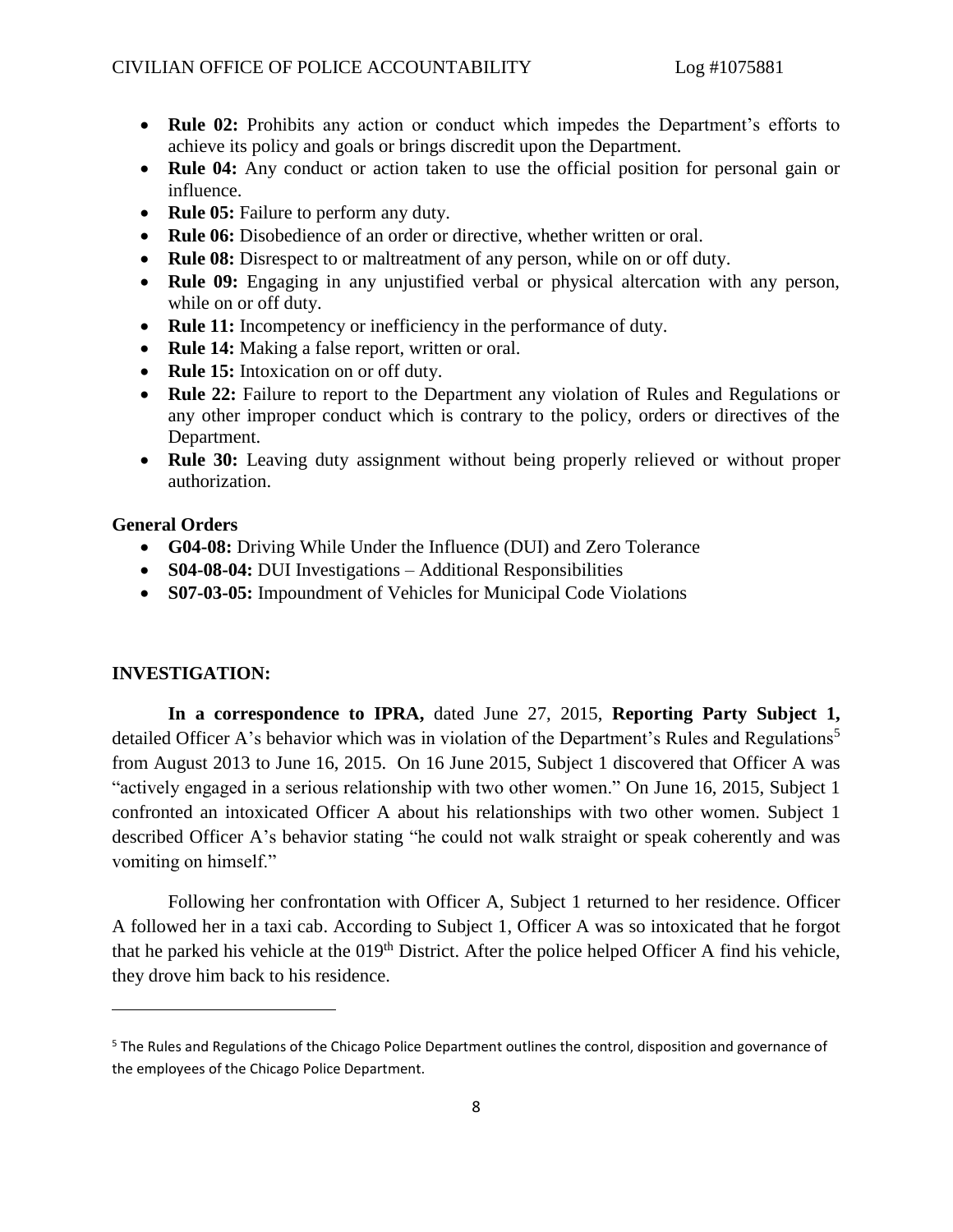Subject 1 stated that Officer A then drove to another person's house<sup>6</sup>, where he proceeded to pass out with the engine running. The police were called to the scene and drove Officer A home. Subject 1 added that Officer A regularly made racist comments about the residents of his district of assignment and used several different derogatory terms for people of color. Subject 1 stated that Officer A has used the terms "Savages," "Mondays," "DANS," "Canadians," and "Animals," in her presence. (Att. #5)

In her audio recorded statement to IPRA on June 27, 2015, **Reporting Party Victim Subject 1** provided an account which was consistent with the information contained in her letter. Subject 1 added that Officer A registered his personal vehicle to his father's address in Indiana so he could avoid buying a Chicago city sticker. Subject 1 stated that Officer A informed her of his purpose in registering his vehicle in Indiana and appealing any tickets he received for not having a city sticker affixed to his windshield<sup>7</sup>.

Subject 1 stated that Officer A used racist comments on a daily basis during general conversation and when he was speaking about work. Officer A used the term "Mondays," in referring to African-Americans, stating that "everyone hates them." Officer A used the term "DANS," which means "dumb ass niggers." Subject 1 could not clarify the term or significance of "Canadians," but stated that Officer A used the term "Savages," which he used to refer to people based on their behaviors and their lifestyles. (Atts. #10, 11)

In her audio recorded statement to IPRA on July 23, 2015, **Witness Officer B #XXXXX** stated that she was in a relationship with Officer A #XXXXX from March 2014 until December 2014. In December 2014, Officer A ended the relationship. From December 2014 until mid-April 2015, Officer B had no contact with Officer A. In mid-April 2015, Officer B and Officer A began dating each other again. In the early morning of June 17, 2015, Officer B received a text message from Officer A's phone, which stated, "I already have a girlfriend." Officer B thought it was a joke, so she called Officer A's phone and a female, now known to be Subject 1 answered. Officer B left her residence and traveled to Officer A's residence located at XXXX N. Oakley Avenue where she met Subject 1.

Officer B stated that she and Subject 1 were inside Officer A's residence and attempted to confront Officer A. Officer B spoke with Subject 1 and they both began inquiring about each other's relationship with Officer A. During their conversation, Officer B told Subject 1 that Officer A was involved in a third relationship with Officer E #XXXX. Officer B stated that she

<sup>6</sup> Through the investigation, it was discovered that Officer A drove to Officer B's residence located at XXXX N. Clybourn Avenue.

<sup>&</sup>lt;sup>7</sup> Subject 1 alleged that Officer A's vehicle was not properly registered in the State of Illinois and City of Chicago. Log #1075898 was initiated and assigned to the Bureau of Internal Affairs for further investigation.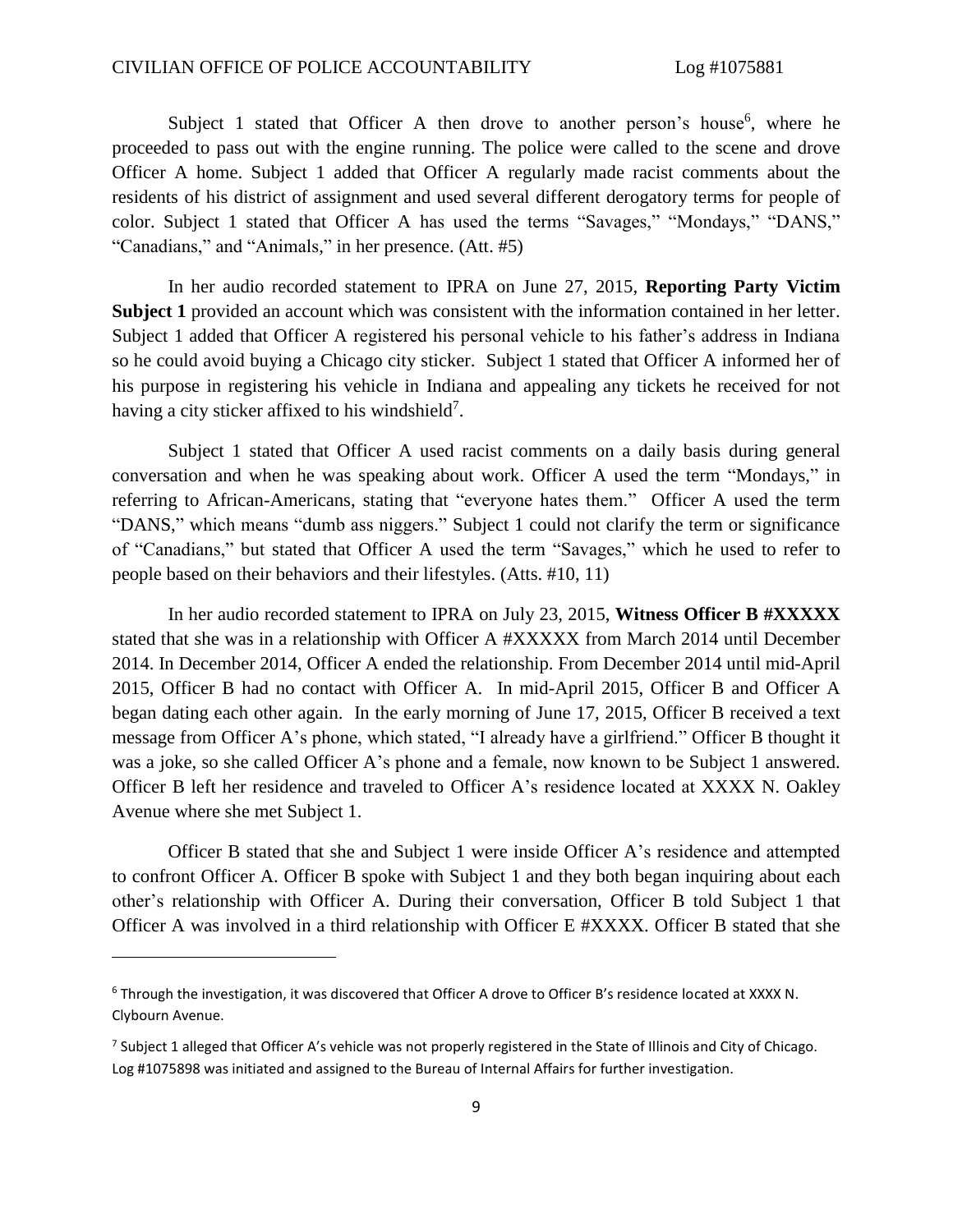knew that Officer A and Officer E were in a relationship during the time that they stopped seeing each other. Officer B believed that Officer A broke up with Officer E in mid-April 2015 when they began dating each other again.

Officer B observed Officer A lying on his couch. He appeared to have vomited on himself. Officer A eventually woke up and told Officer B and Subject 1 to "Get the fuck out" of his residence. Officer B stated that Officer A "slurred a little" and "he appeared to be intoxicated."<sup>8</sup> Officer B left Officer A's apartment by exiting through the back door and Subject 1 followed shortly behind her.

Officer B got in her vehicle and was about to leave when Officer A ran up to her vehicle and started banging on the window, demanding that she give him back his cell phone. Officer B denied having Officer A's cell phone. Officer A then began following Subject 1, who was walking toward Clybourn Avenue.

Officer B returned to her residence, located at XXXX N. Clybourn Avenue. At approximately 0200 hours, Officer B heard knocking on her front and rear door. She believed it was Officer A, and was afraid to open the door. Officer B stated that the knocking lasted approximately five minutes. At 0215 hours, Officer B received a telephone call from an unknown police officer<sup>9</sup>. Officer D stated that he was the one knocking on her door and he was parked outside her residence.

Officer B exited her residence and spoke with Officer D, who informed her that Officer A walked into the 019<sup>th</sup> District Station (West) and wanted to a file a report accusing her of stealing his vehicle. Officer B denied taking Officer A's vehicle. Officer D asked Officer B if she would tour the neighborhood with him and see if they could locate Officer A's vehicle. Officer B agreed.

While Officer D and Officer B toured the area in his squad car, Officer D called another officer<sup>10</sup> on his cell phone and inquired if he could find out where Officer A went earlier in the evening. Officer D returned Officer B to her residence and then left the area. Officer A's vehicle was not located in the vicinity of Officer B's residence.

At 0400 hours, Officer B heard banging on her door again and assumed it was Officer A. Officer B didn't answer the door and waited for Officer A to leave. Officer B waited several

 $\overline{\phantom{a}}$ 

<sup>8</sup> Statement of Officer B, Attachment 47, Page 15, Lines 22-23

<sup>&</sup>lt;sup>9</sup> While Officer B did not establish the identity of the Department member who contacted it her, through the investigation it was determined that it was Officer D #XXXX who telephoned and spoke with Officer B that evening.

 $10$  While Officer B did not establish the identity of the Department member that Officer D contacted, through the investigation it was determined that it was Officer C #XXXX.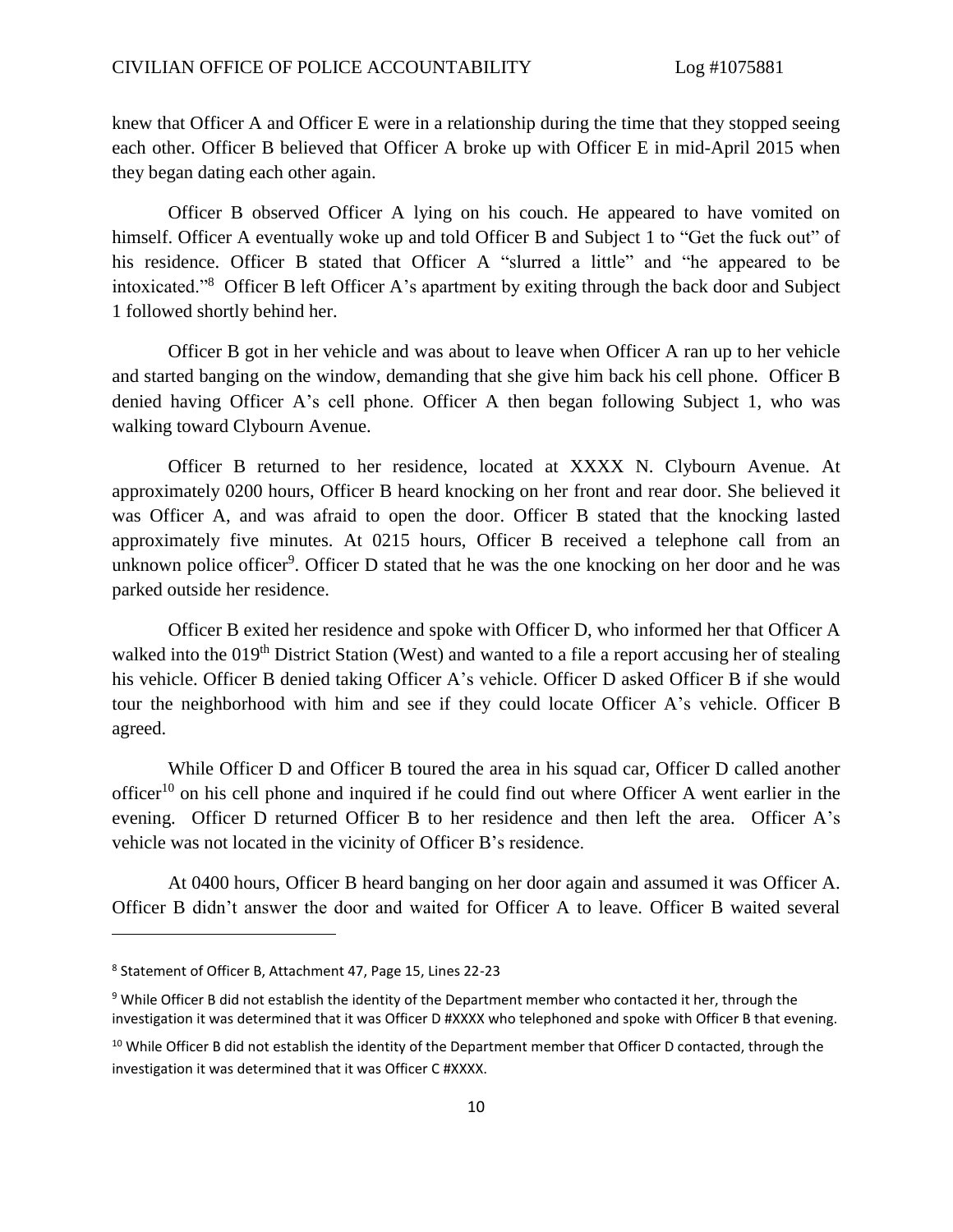minutes and looked outside. Officer B observed Officer A passed out in his vehicle with the engine running. Officer B called 911 and reported what she observed<sup>11</sup>. Moments later, Officer B saw a squad car and fire truck arrive at the scene. Officer B stated she did not pay attention to what happened after the squad car and fire truck arrived.

At 0930 hours, Officer B heard banging on her door. Officer B opened her door slightly and observed Officer A. Officer A informed Officer B that he "started paper"<sup>12</sup> on her and demanded his cell phone back. Officer A added, "Unless you want some bullshit in your life, you better tell me where my phone is."<sup>13</sup> Officer B perceived this to be a threat, responded that she did not have his phone, informed Officer A that she was done with him, and asked him to stop accusing her of taking his car and cell phone. Officer B closed the door and Officer A left the area.

Officer B additionally stated that during the course of their relationship, Officer A made racist comments in her presence. According to Officer B, Officer A used the term "DANS," which means "dumb ass niggers" on several occasions when he talked about work. Officer A also used the term "savages," "animals," and "Canadians," when talking about work and dealing with people of color. Officer B added that Officer A registered his personal vehicle in Indiana under his father's name in an effort to avoid buying a Chicago city sticker. Officer B stated that she was afraid of Officer A because of his demeanor and that he lied about her taking his cell phone and stealing his vehicle. Officer B stated that she was "terrified that he's gonna try to fuck with my job, because I know how much this job means to him, and how much money means to him."<sup>14</sup> (Atts. #46, 47)

In her audio recorded statement to IPRA on July 29, 2015, **Witness Officer E #XXXX** stated that she first met Officer A in April 2014, while they both were working together in the 011<sup>th</sup> District. Officer E stated that she and Officer A were not partners, but saw each other occasionally within the district. From September 2014 to December 2014, Officer E casually dated Officer A. According to Officer E, in December 2014, the relationship "progressed," while Officer E and Officer A "didn't call each other boyfriend and girlfriend…..we were close….I thought we were committed."<sup>15</sup> In mid-April 2015, Officer A told Officer E about Officer B,

 $\overline{\phantom{a}}$ 

<sup>&</sup>lt;sup>11</sup> Attachment #14 documents that on 17 June 2015, at approximately 0433 hours, a female caller, now identified as Officer B, contacted OEMC to report a male passed out in a blue Toyota Corolla with the engine running at XXXX N. Clybourn Avenue.

<sup>12</sup> Statement of Officer B, Attachment 47, Page 38, Line 23

<sup>&</sup>lt;sup>13</sup> Statement of Officer B, Attachment 47, Page 38, Line 24; Page 39 Line 1

<sup>14</sup> Statement of Officer B, Attachment 47, Page 55, Lines 12-15

<sup>15</sup> Officer E, Attachment 49, Page 7, Lines 30-32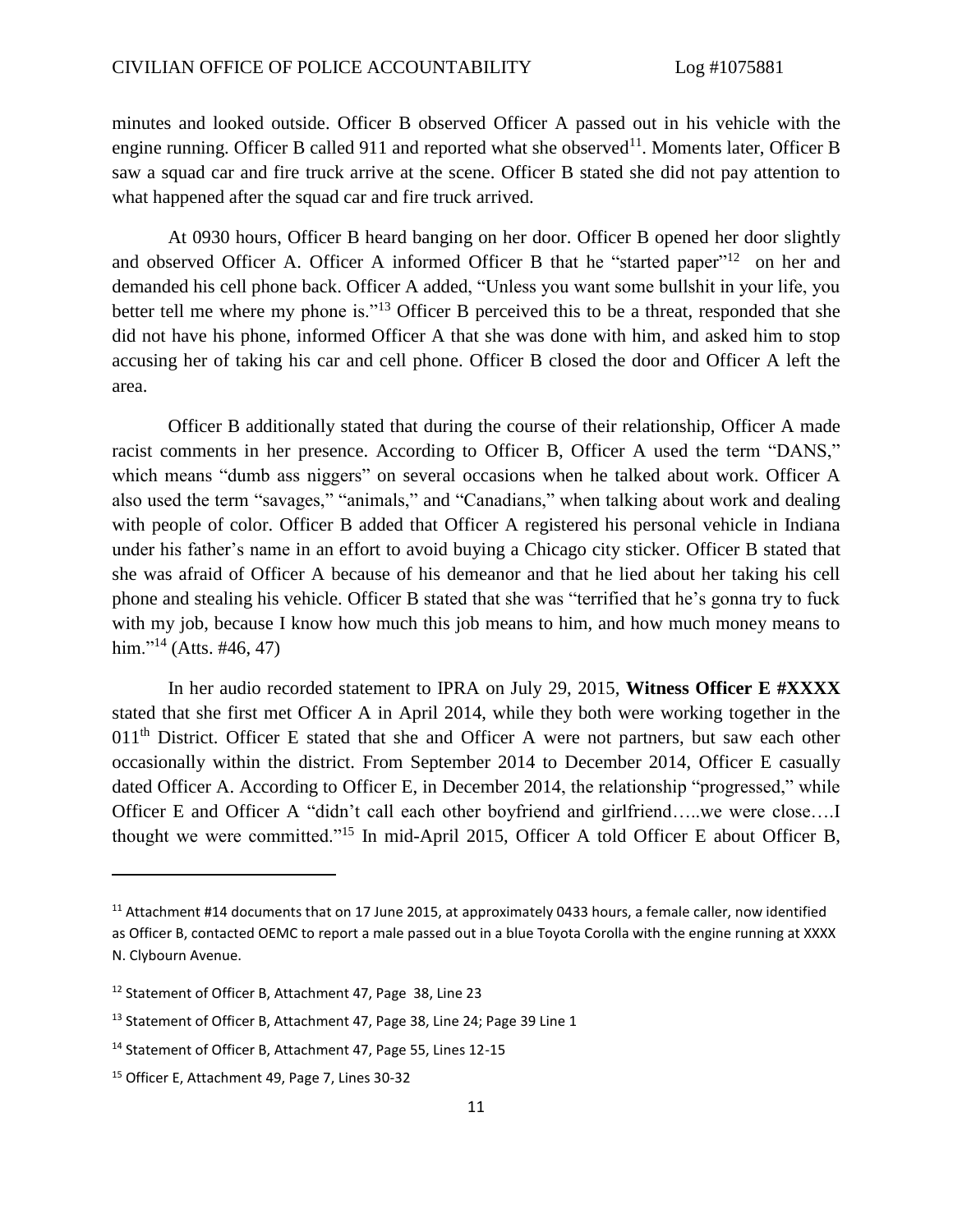who he identified as an ex-girlfriend of his. Officer A told Officer E that he felt badly about the way he ended the relationship. Officer E recommended to Officer A that he call Officer B and apologize to her.

On June 17, 2015, Officer E received a telephone call from Officer B. Officer B explained to Officer E that she was at Officer A's house,that he was intoxicated and that she learned that he had been dating three women at the same time. Officer E learned that Officer A was dating two other women during the conversation with Officer B that evening. Officer E described the conversation as short. At 0230 hours, Officer B called Officer E, told her that the police were at her door, and that Officer A was accusing her of stealing his car. Officer E described the conversation as being short and that Officer B ended the call to deal with the officers at her house.

Officer E would later learn from Officer B that Officer A showed up at Officer B's house later in the morning on June 17, 2015. According to Officer B, Officer A banged on Officer B's door for several minutes, but Officer B was afraid to answer the door. Several minutes later, Officer B peeked out her door and observed Officer A sleeping in the front seat of his vehicle, with the engine running. Officer B then called 911 anonymously to report Officer A. The police arrived and drove Officer A home.

Officer E has no first-hand knowledge of the events that occurred at either Officer A's residence and/or Officer B's residence on the morning of 17 June 2015. Officer E stated that on multiple occasions Officer A used the terms "savages," "Mondays," and "animals" in social settings outside of work when describing people of African American descent. Officer E has never heard Officer A use the term "DANS" or "dumb ass niggers." Officer E added that Officer A's personal vehicle is a Toyota Corolla and is register in XXXXXXX. (Atts. #48-49)

The related **Office of Emergency Management and Communication (OEMC) Event Query (#1516801986)** documented that at 0433 hours on June 17, 2015 a female caller notified OEMC of a male passed out inside a blue Toyota Corolla with the engine running located at XXXX N. Clybourn Avenue. Beat XXXXR responded to the location and coded it a  $19/P^{16}$ . The Event Query identified the caller's telephone number as (XXX) XXX-XXXX<sup>17</sup>. (Atts. #14, 29)

The **Global Positioning Data (GPS)** was obtained relative to the location of XXXX N. Clybourn Avenue. On June 17, 2015, at 0155 hours, Beat XXXXR was identified as being in the vicinity of XXXX N. Clybourn Avenue. Beat XXXXR was in the vicinity of XXXX N. Clybourn Avenue from 0155 hours until 0223 hours. At 0437 hours, Beat XXXXR returned to

 $\overline{a}$ 

<sup>16</sup> Other Miscellaneous Incident/Other Police Service

<sup>&</sup>lt;sup>17</sup> On 08 July 2015, the R/I telephoned (XXX) XXX-XXXX to establish the identity of the 911 caller. A female answered the phone who later identified herself as Officer B #XXXXX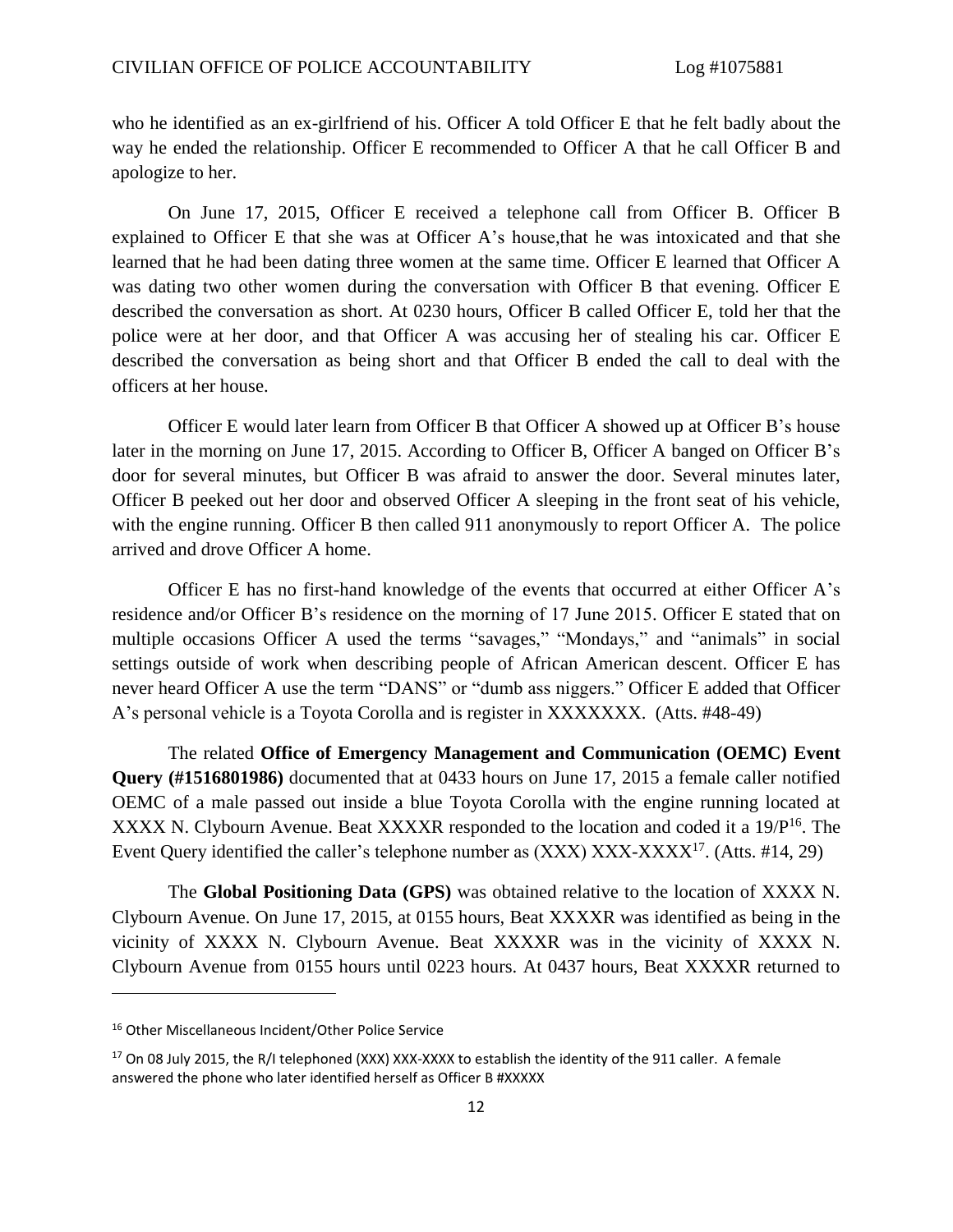the vicinity of XXXX N. Clybourn Avenue. At 0441 hours, Beat XXXXR left the vicinity of XXXX N. Clybourn Avenue and arrived at the vicinity of XXXX N. Oakley Avenue at 0444 hours. At 0446 hours, Beat XXXXR left the vicinity of XXXX N. Oakley Avenue and returned to the vicinity of the  $019<sup>th</sup>$  District Station (East). (Atts. #15, 23, 25, 26)

A search for **Police Observation Devices (PODS)** in the vicinity of the alleged incident was met with negative results as there were no PODS located in the areas relevant to this investigation. (Atts. #30, 31)

**Surveillance footage** obtained from the **019th District Parking Garage** (850 W. Addison Street) captured a light blue Toyota Corolla with damage to the front passenger side headlight leaving the garage at  $0310$  hours on June 17,  $2015^{18}$ . (Atts. #56, 57)

The **Attendance** and **Assignment (A&A) Sheets** for Unit 019, June 17, 2015, 1st Watch were obtained. Officer D #XXXX was assigned to Beat XXXXR. Officer C #XXXX was assigned to Beat XXXXW, which is the district desk for 019<sup>th</sup> District West located at 2452 W. Belmont Avenue. Officers F #XXXXX, H #XXXXX, and G #XXXXX were assigned to Beat XXXX, which is the district desk for 019<sup>th</sup> District East located at 850 W. Addison Street. (Att. #16)

An **Initiation Report**<sup>19</sup> generated on August 17, 2015 by Sergeant A #XXXX, documented that on August 16, 2015, at 2357 hours, he responded to a report of a domestic disturbance involving an off-duty police officer at XXX W. Buckingham Place, Unit 3. Upon arrival, Sergeant A met with Subject 1, who stated that on August 16, 2015, at 2350 hours, she heard her doorbell ring repeatedly. Subject 1 looked out of her front window and observed Officer A walking away from the front of her residence, east bound on Buckingham Place, then crossing the alley and appearing to conceal himself behind the building located east of the alley.

Subject 1 then observed Officer A walk out of the alley and enter the front yard to her residence and she then heard her doorbell ring again. Subject 1 used the intercom system and asked Officer A what he wanted, but received no response. Subject 1 then called the police. Officer A repeated these actions a third time and then left the area. During Sergeant A's field interview, Subject 1 stated that she was fearful of Officer A  $^{20}$ . (Att. #51)

 $18$  It was discovered through the investigation that Officer A drives a light blue Toyota Corolla, with damage to the front passenger side headlight.

<sup>&</sup>lt;sup>19</sup> Sergeant A's Initiation Report was registered under Log #1076728 and incorporated into this investigation.

<sup>&</sup>lt;sup>20</sup> The R/I had telephone contact with Subject 1 on 18 August 2015, in which she related, in essence, the same information that was documented in the Initiation Report. Refer to Attachment #52.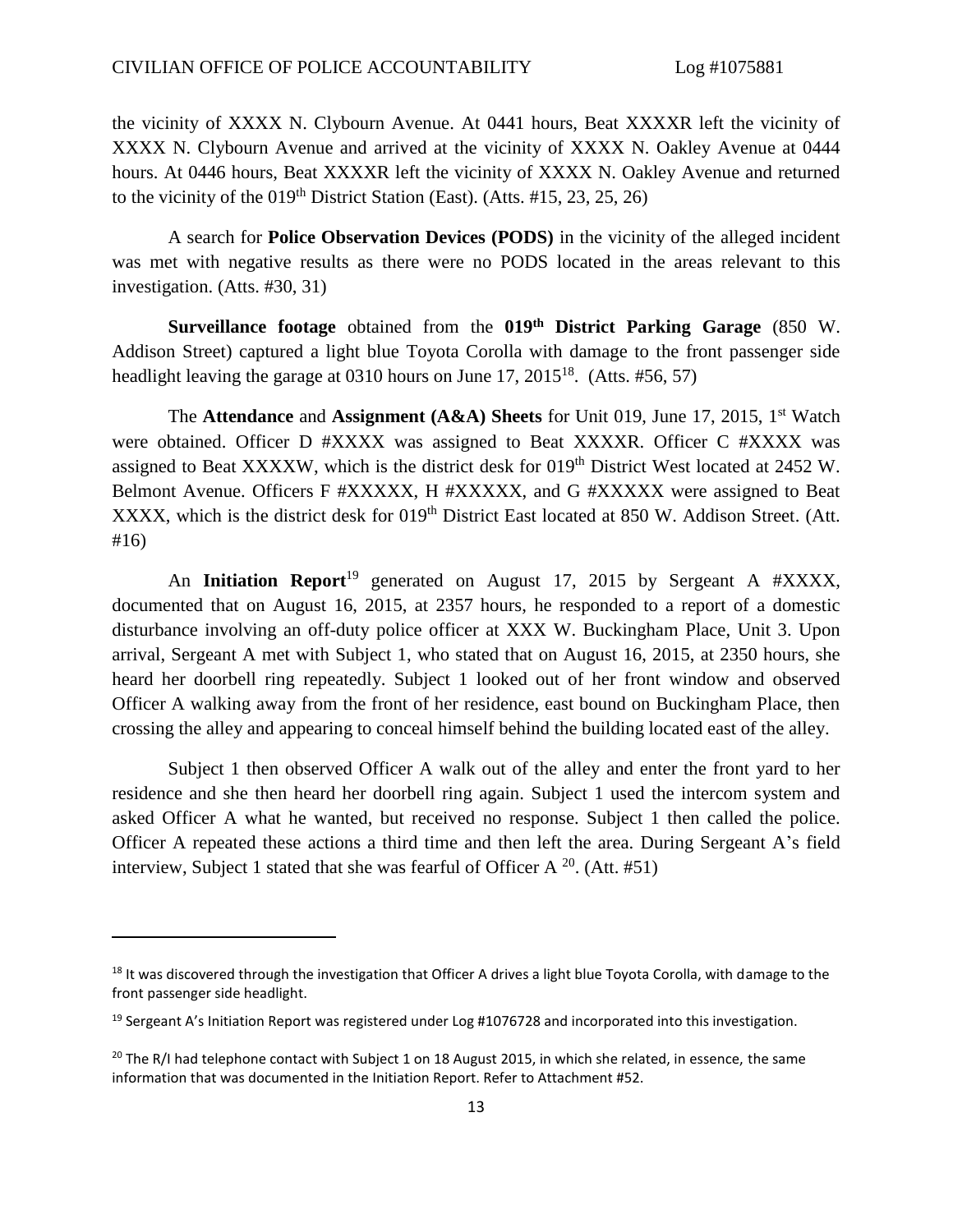The related **OMEC** and **PCAD reports** documented that at 2355 hours on August 16, 2015, Subject 1 called OEMC to report that her ex-boyfriend, Officer A, was downstairs constantly ringing her doorbell and refused to leave. Beat XXXXR<sup>21</sup> responded to the location and coded it a  $1P^{22}$ . (Att. #53)

An **Emergency Order of Protection** (Case #XXXXXXXXX) was obtained by Subject 1 against Officer A on August 19, 2015. The Emergency Order of Protection was vacated on September 4, 2015. (Atts. #62, 67, 70, 108)

In his audio recorded statement to IPRA on August 26, 2015, **Chicago Fire Department Paramedic A** stated that on June 17, 2015, he was working on Ambulance 62. Paramedic A did not recall any of the events that occurred on June 17, 2015 in the vicinity of XXXX N. Clybourn Avenue. (Atts. #65, 66)

In their audio recorded statements to IPRA on September 22, 2015, **Witness Officer F #XXXXX** and **Officer G #XXXXX** stated similar information. On June 17, 2015, Officer F and Officer G were working the district desk at the 019<sup>th</sup> District Station (East). Officer F and Officer G each stated that they did not have any contact with Officer A on June 17, 2015. Officer F and Officer G added that the  $019<sup>th</sup>$  District has a sign in sheet for off duty officers to log their personal vehicles if they park in the garage, but the sign in sheet is not a department issued form. (Atts. #73-76)

In her audio recorded statement to IPRA on October 6, 2015, **Witness Officer H #XXXXX** stated that on June 17, 2015, she was the watch secretary for the 019th District (East). Officer H stated that her desk was located at the east end of the district front desk and she does not generally deal with the public. Officer H did not have any contact with nor did she ever hear of any officers dealing with Officer A during the 1<sup>st</sup> Watch on June 17, 2015. Officer H added that Lieutenant A was the acting district commander that evening. Officer H further stated that the district desk has a sign-in log for officers if they park their personal vehicles in the garage lot to attend the Cubs baseball game. The log is a sign-in sheet on a clipboard and is discarded at the end of every game. (Atts. #71, 72)

In his audio recorded statement to IPRA on November 30, 2015, **Witness Lieutenant A #XXX** stated that Officer A previously worked on his watch in the 011th District from July 2014 to May 2015. In May 2015, Lieutenant A was reassigned to the  $019<sup>th</sup>$  District. On June 17, 2015, Lieutenant A was the Watch Commander for the  $019<sup>th</sup>$  District,  $1<sup>st</sup>$  Watch, when he received a telephone call from Officer D who was located at 019<sup>th</sup> District West. Officer D informed

 $\overline{a}$ 

<sup>&</sup>lt;sup>21</sup> Officer D #XXXX was assigned to Beat XXXXR.

<sup>22</sup> Disturbance, Domestic/Other Police Service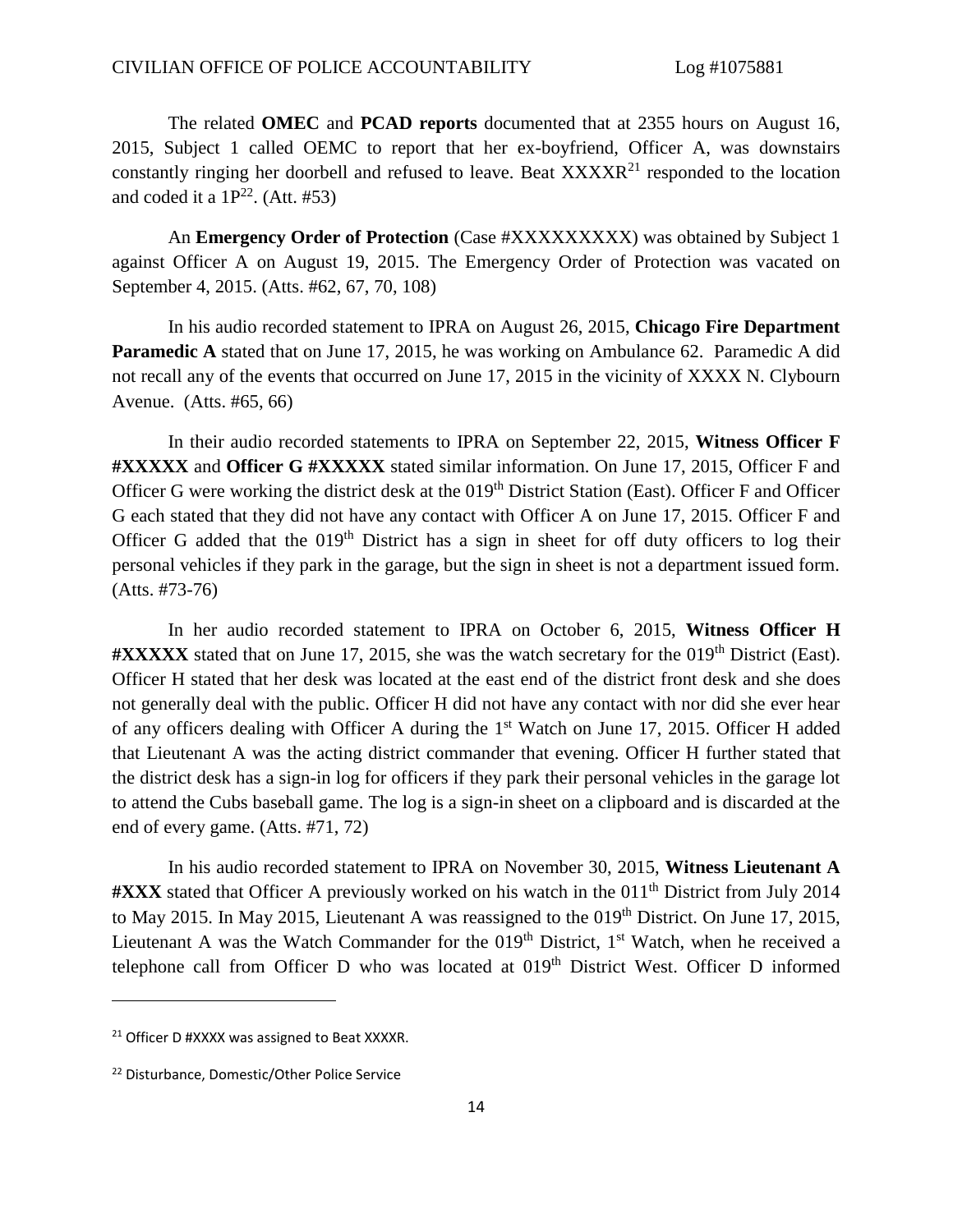Lieutenant A that Officer A walked into 019<sup>th</sup> District West and wanted to file a report that his girlfriend stole his personal vehicle. Officer D told Lieutenant A that the girlfriend in question was a Department member and that he wanted to see if Lieutenant A could find her phone number. Lieutenant A searched in the CLEAR system and found Officer B's phone number and gave it to Officer D.

Lieutenant A later learned that Officer A's vehicle was located in the  $019<sup>th</sup>$  District (East) parking garage. Lieutenant A did not know of any of the events that occurred later in the morning of June 17, 2015 regarding Officer A being found in front of Officer B's residence by Officer D. Lieutenant A stated that he became aware of the relationship between Officer A and Officer E after he was reassigned to the  $019<sup>th</sup>$  District. Lieutenant A did not have any contact with Officer D on the date in question. Lieutenant A did not have any contact with Officer A on the date in question. (Atts. #95, 96)

In his audio recorded statement to IPRA on October 22, 2015, **Accused Officer D #XXXX** stated that he is a certified breath operator and has three years of experience in investigating cases of citizens driving under the influence. On June 17, 2015, he was working first watch and assigned to Beat  $XXXXR^{23}$ . At approximately 0200 hours, Officer D was standing at the 019<sup>th</sup> District West desk, when Officer A entered the station. Officer A approached the front desk and stated he wanted to report that his girlfriend, who is also a Department member, stole his vehicle. Officer D, along with Officer C began questioning Officer A as to why he thought Officer B stole his vehicle. Officer A responded that, "She's mad at me."<sup>24</sup> Officer D continued to ask Officer A about the whereabouts of his vehicle and requested Officer B's phone number. Officer A stated that he did not know where he last parked his vehicle and did not have Officer B's phone number because he lost his cell phone.

Officer D stated that Officer A did not appear to be intoxicated, that he did not detect an odor of alcohol from his breath, and that he was not displaying any signs of intoxication. Officer D obtained Officer B's name from Officer A and called Lieutenant A, who was located at the 019<sup>th</sup> District Station (East) to attempt to locate her phone number.

Officer D explained the situation to Lieutenant A and told him that it seemed, "like a weird domestic."<sup>25</sup> Lieutenant A provided Officer D with Officer B's telephone number and address. Lieutenant A then instructed Officer D to contact Officer B to get a statement. Officer D left 019<sup>th</sup> District West and drove to Officer B's residence, located at XXXX N. Clybourn

<sup>&</sup>lt;sup>23</sup> Beat XXXXR's area of patrol was from Belmont Avenue to Fullerton Avenue and from Ashland Avenue to the Chicago River.

<sup>&</sup>lt;sup>24</sup> Statement of Officer D, Attachment 87, Page 9, Line 16

<sup>&</sup>lt;sup>25</sup> Statement of Officer D, Attachment 87, Page 22, Line 5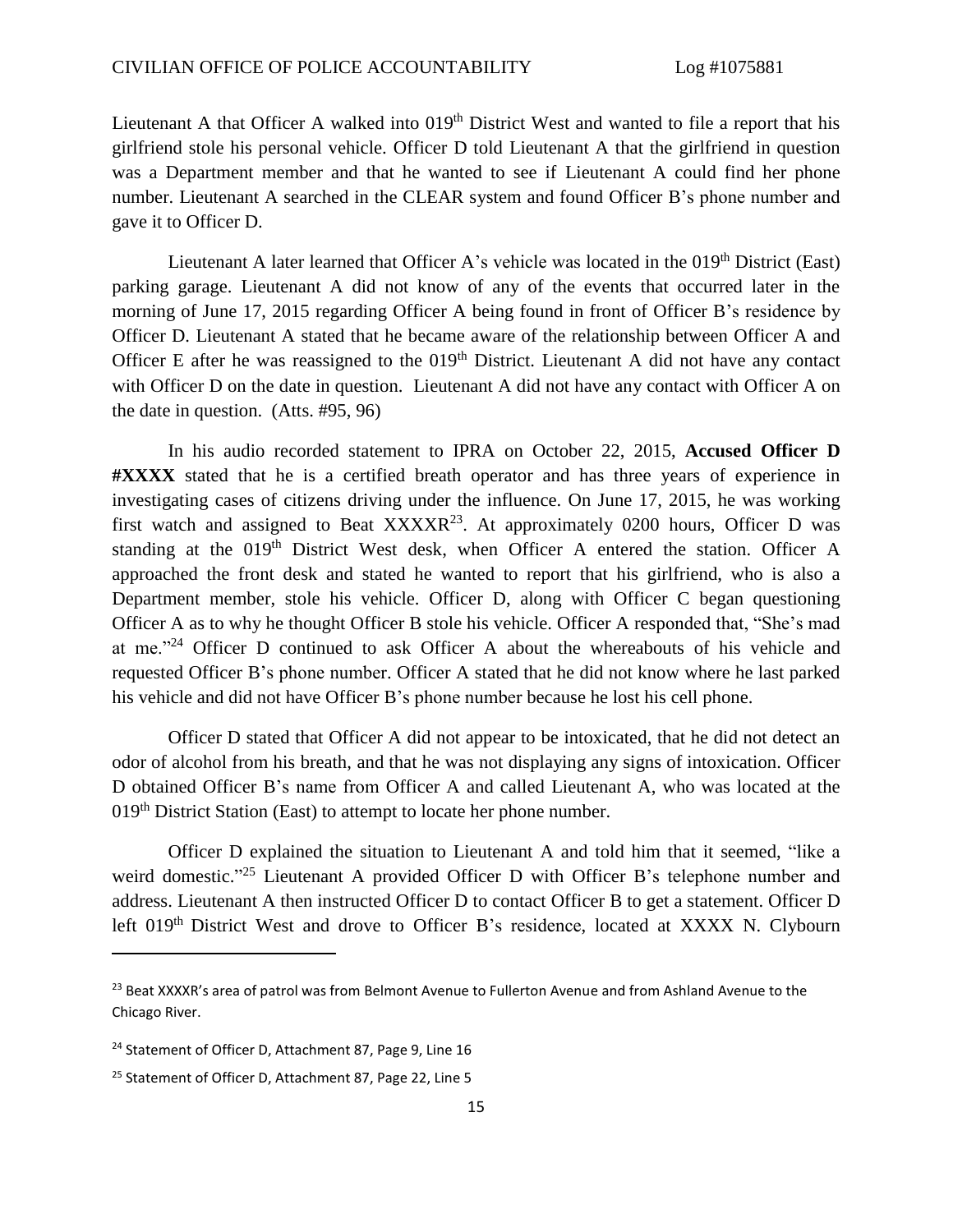Avenue. Officer D knocked on Officer B's door, but there was no answer. Officer D then called Officer B on her cell phone. When Officer B answered, Officer D explained that Officer A was at the station and accused her of stealing his car. Officer B became upset, at which time Officer D instructed her to come outside and talk to him. Officer B exited her residence and approached Officer D. She told Officer D that she found out earlier that night that Officer A was cheating on her. Officer B denied taking Officer A's vehicle.

Officer D asked Officer B if she would tour the area with him in an effort to locate Officer A's vehicle. Officer B was upset but complied. At the same time, Officer D received a telephone call from Officer C, who informed him that Officer A remembered parking his vehicle at the 019th District East parking garage. Officer D immediately contacted Lieutenant A and informed him that Officer A remembered where he parked his car. Lieutenant A said, "Okay. That's cool."<sup>26</sup> Officer D dropped Officer B back at her residence and returned to patrol.

At approximately 0433 hours, OEMC dispatched XXXXR to a male passed out in a blue Toyota Corolla, with the engine running located at XXXX N. Clybourn Avenue. Officer D, who was monitoring the radio, stated that he went over the air and took the call as he presumed it was Officer A and remembered the location of Officer B's residence; also, it was on his beat of assignment.

Upon his arrival, Officer D observed Officer A awake, sitting in his vehicle. Officer D approached the driver side of the vehicle on foot, opened the door and asked Officer A, "What are you doing?" Officer A responded, "I'm waiting…I wanna talk to her." Officer D responded, "At 4:30 in the morning? You've had a long day. You need to go home."<sup>27</sup> Officer A exited his vehicle and at the same time firefighters were walking towards him to check his condition. Officer D stated that he did not notice any signs of intoxication, and that he told the firefighters that there was no need for Officer A to be assessed. The firefighters left the scene. Officer D stated that since Officer A did not appear to be intoxicated, he did not perform a field sobriety test. Officer A appeared to be tired and did not say much, but reacted as if, "his dad caught him...he's like got his tail between his legs."<sup>28</sup> Officer D could tell that Officer A recognized him from earlier in the morning.

Officer D stated that he did not arrest and charge Officer A nor impound Officer A's personal vehicle because he did not believe an offense or crime was committed. Officer D placed Officer A in his squad car and drove him home. Officer D believed that Officer A was tired and needed to go home. On the way to Officer A's residence, Officer D told Officer A to

 $\overline{a}$ 

<sup>&</sup>lt;sup>26</sup> Statement of Officer D, Attachment 87, Page 14, Line 21

<sup>&</sup>lt;sup>27</sup> Statement of Officer D, Attachment 87, Page 28, Lines 22-23; Page 29, Lines 3-4

<sup>&</sup>lt;sup>28</sup> Statement of Officer D, Attachment 87, Page 31, Lines 20-22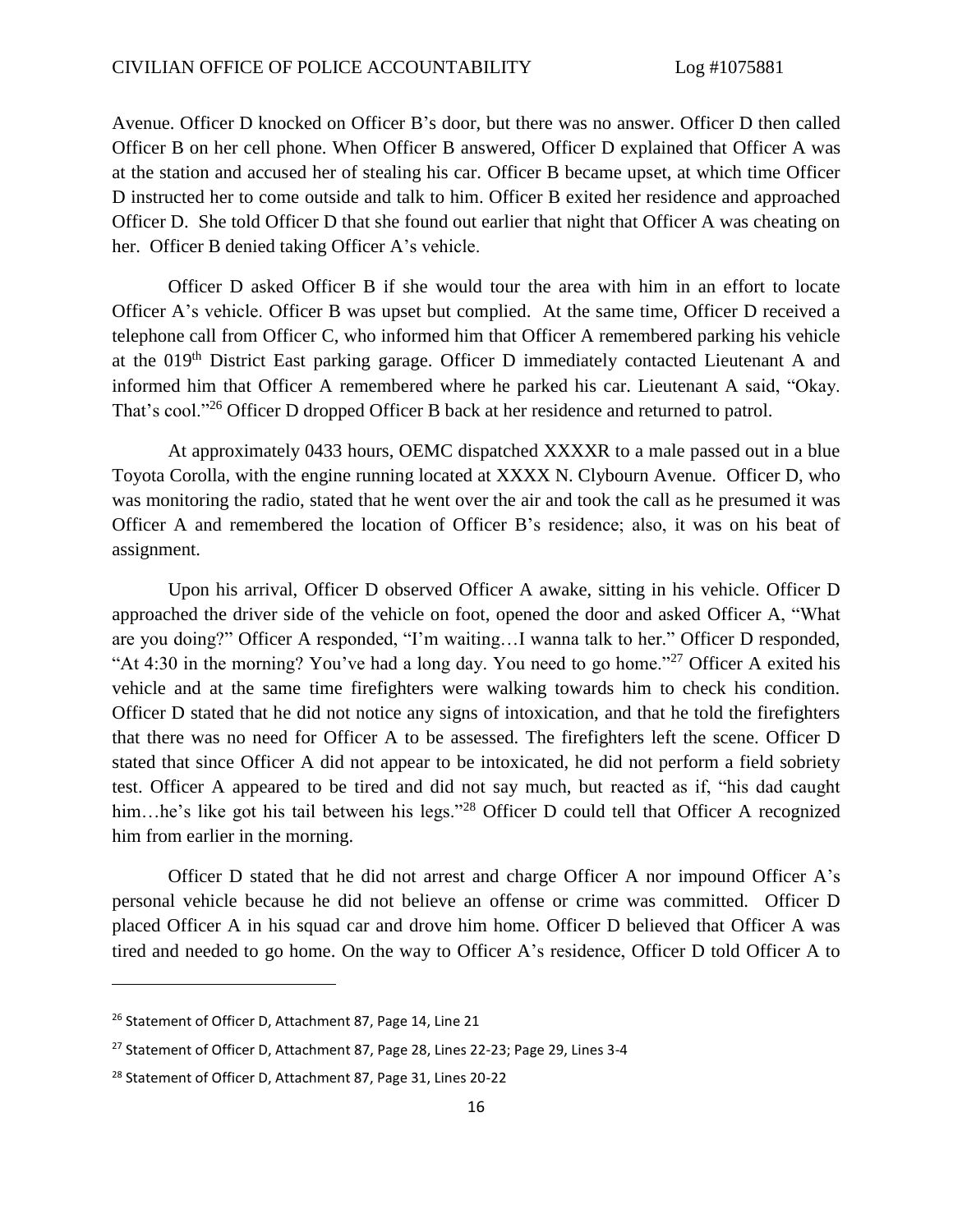stop bothering Officer B and that he was tired of dealing with him. Officer D took Officer A home in an effort to remove him from the scene and put a stop to the events of the evening. Officer D believed that he did not need permission from a supervisor to drive Officer A to his residence since he was a Department member.

Officer D returned to 019<sup>th</sup> District East, and learned that Lieutenant A had already left for the day. Officer D completed his check out procedures and then left for the day. Officer D stated that he told Lieutenant A about the latest incident involving Officer A when he reported for duty on the evening of June 17, 2015. Lieutenant A did not specifically instruct Officer D to document any of the events from his previous shift on paper. (Atts. #86, 87)

In his audio recorded statement to IPRA on November 13, 2015, **Accused Officer C #XXXX** stated that on 17 June 2015, he was assigned to the district desk located at 019th District West. According to Officer C, Officer A walked into the station, approached the desk, and stated that his girlfriend, who is a Department member, stole his car. Officer A wanted to file a report. Officer C asked Officer A what occurred and he stated that they got into an argument and Officer B took his vehicle. Upon further questioning, Officer A changed his story and stated, "We had an argument, and I can't find my car."<sup>29</sup> Officer C and Officer D asked Officer A where Officer B lives. Officer A told the officers that Officer B lives on Clybourn Avenue. Officer D left the station to see if he could locate Officer A's vehicle near Officer B's residence.

Officer C returned to his duties, while Officer A waited in the front lobby area. Approximately twenty minutes later, after not hearing from Officer D, Officer C put Officer A in a marked squad car and they began traveling towards Officer B's residence in an effort to locate his vehicle. While on his way to Officer B's residence, Officer C received a telephone call from Officer D who stated that he could not locate the vehicle. Officer C then turned to Officer A and asked him, "Where did you leave it?" Officer A responded, "At 850 West Addison,"<sup>30</sup> which is the address to the  $019<sup>th</sup>$  District Station (East). Officer C did not question Officer A further about his recollection of his vehicle because he was aggravated with him.

Officer C drove to the 019<sup>th</sup> District Station (East) and located Officer A's vehicle in the parking garage. Officer C drove Officer A to his residence because he believed that Officer A was emotional because of his argument with his girlfriend, and that it was best for him to be back at home. Officer C stated that he did not see any signs of Officer A being intoxicated while he was in his presence. Officer C admitted that he failed to notify a supervisor that off-duty Officer A wanted to report that his vehicle had been stolen by another Department member and that he left his duty assignment without being relieved, or without proper authorization, when he

 $\overline{\phantom{a}}$ 

<sup>29</sup> Statement of Officer C, Attachment 94, Page 8 Lines 8-9

<sup>&</sup>lt;sup>30</sup> Statement of Officer C, Attachment 94, Page 8, Line 21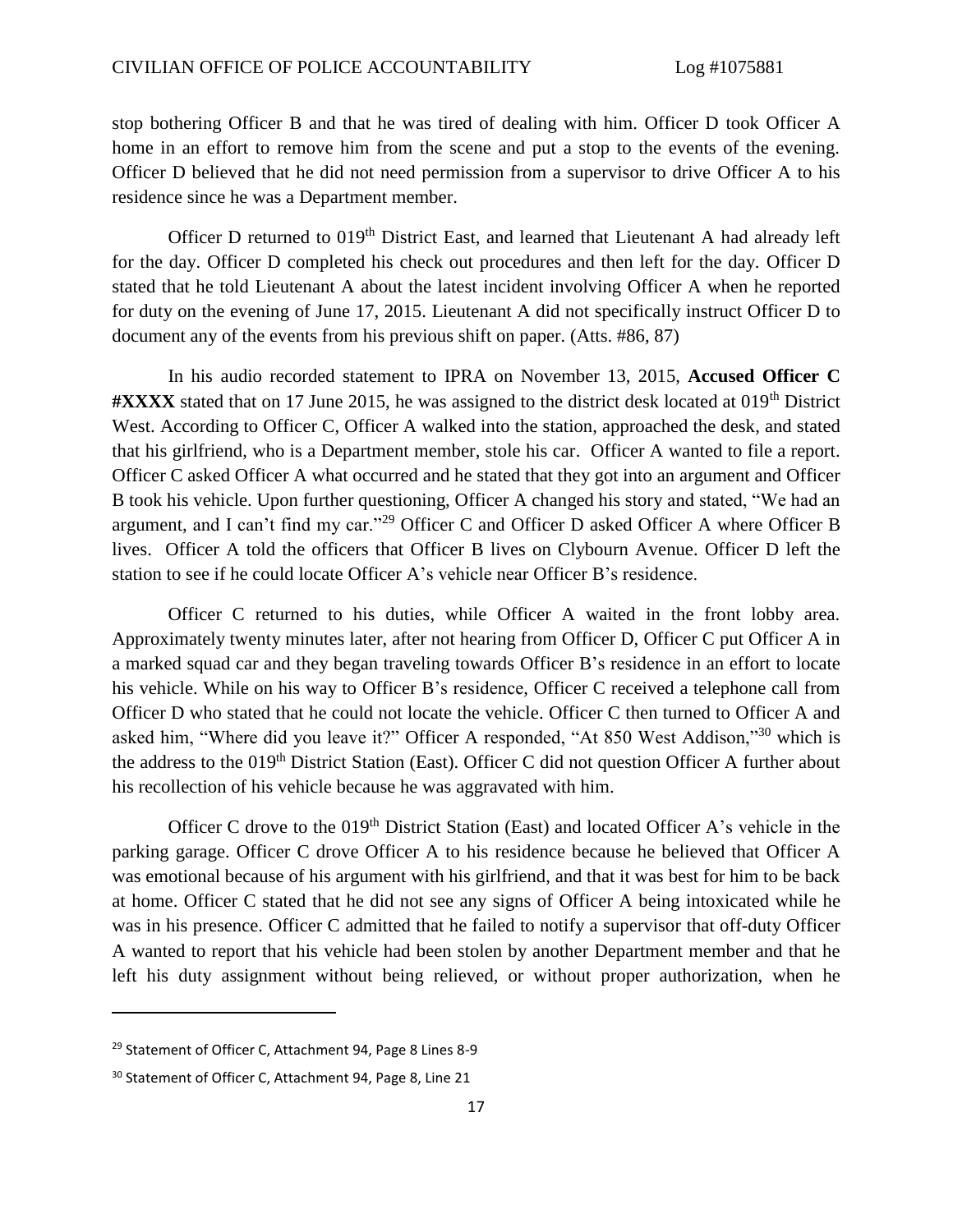transported Officer A to the  $019<sup>th</sup>$  District East. Officer C stated that since no report was generated regarding Officer A's allegation that a Department member stole his vehicle and Officer A located his vehicle, there was no misconduct to report. (Atts. #93, 94)

In his initial audio recorded statement to IPRA on January 21, 2015, **Accused Officer A #XXXXX** stated that he joined the Department on October 5, 2012. Since 2012, Officer A has worked in the 003<sup>rd</sup>, 007<sup>th</sup> and 011<sup>th</sup> Districts. Officer A explained that he first met Subject 1 in August of 2013 through the dating application Tinder. From August 2013 until 16 June 2015, Officer A was in a relationship with Subject 1.

In January 2013, Officer A met Officer B at a restaurant located at Ashland and Belmont Avenues. From January 2013 to April 2014, Officer A had brief contact with Officer B. In April 2014, Officer A and Officer B became reacquainted with each other through the dating application Tinder. From April 2014 to December 2014, Officer A was in a relationship with Officer B, while also in a relationship with Subject 1. In December 2014, Officer A ended his relationship with Officer B. In the spring of 2015, Officer A and Officer B reconciled their relationship and dated each other until June 16, 2015.

In October 2014, Officer A met Officer E while working with her in the 011<sup>th</sup> District. From October 2014 to June 16, 2015, Officer A was in a relationship with Officer E, while also in relationships with Subject 1 and Officer B. Officer A did not believe that he was in an exclusive relationship with any of the women.

On 16, June 2015, Officer A drove his personal vehicle to a Chicago Cubs baseball game, and parked it in the 019<sup>th</sup> District East parking garage. Officer A attended the game with Officer I. While Officer A was at the baseball game he consumed several Old Style beers, which he explained was enough to cause him to be intoxicated. When the game was over, Officer A returned to his residence via a taxi cab or Uber. Officer A stated that he and Subject 1 planned to meet at his residence that night and when he arrived, Subject 1 was already there. Officer A stated that he had his cell phone with him when he arrived at his residence. Officer A was intoxicated, entered his residence, and fell asleep on his couch. He stated that it was "a long night."<sup>31</sup> Officer A stated that when he awoke, he found Subject 1 and Officer B, standing in his kitchen looking at his cell phone. Officer A stated that Subject 1 and Officer B were angry with him and began calling him names. Officer A went to his bedroom and fell asleep.

Officer A woke up and began to look for his keys and cell phone. He noticed that Officer B was no longer in his residence, but Subject 1 was still there. Subject 1 then exited the residence and Officer A followed her, believing that she had his cell phone and keys. Subject 1 hailed a cab and left the area. Officer A returned to his residence, changed his clothes and then walked to the

<sup>&</sup>lt;sup>31</sup> Gorzelanny, Attachment 107, Page 24, Line 14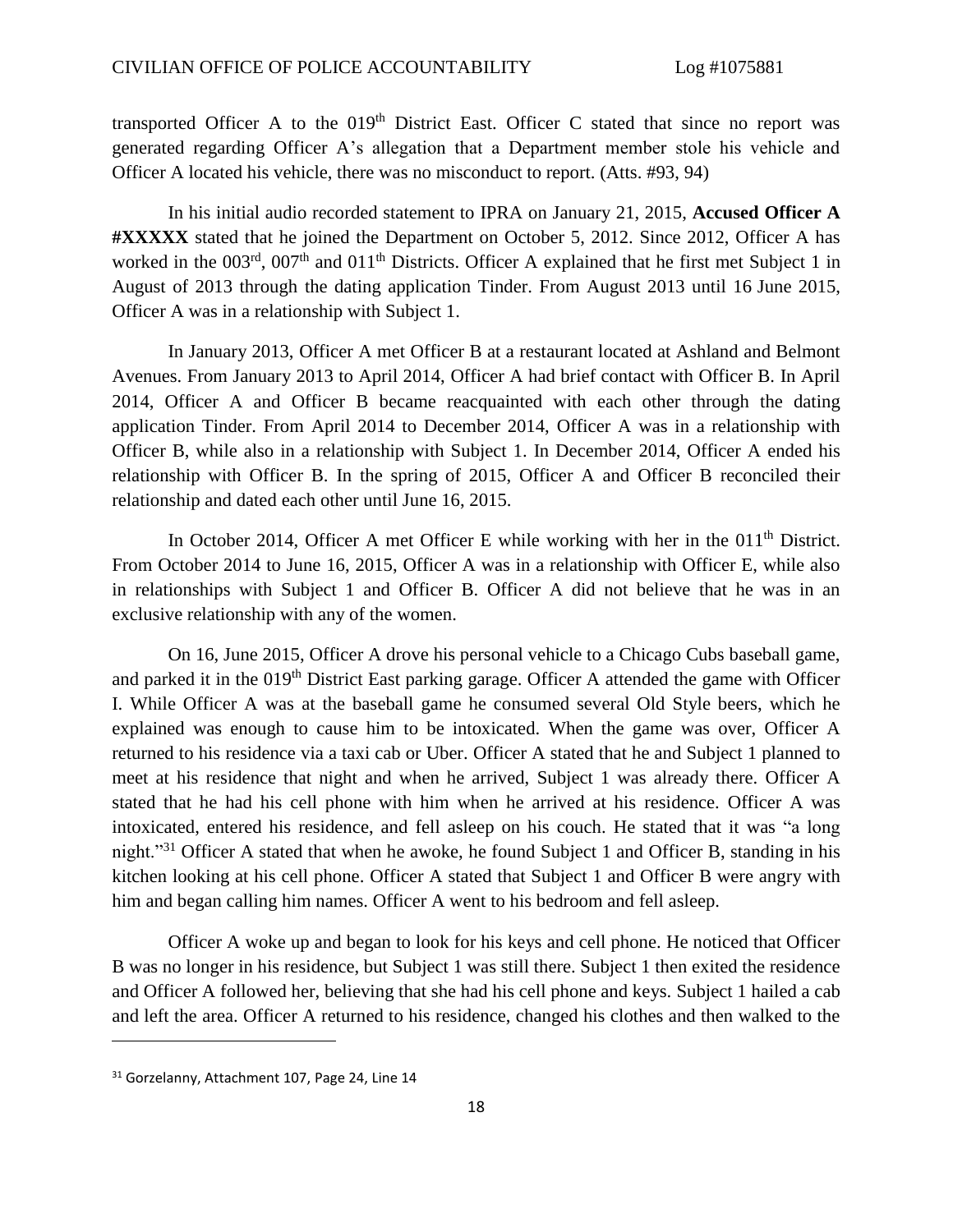019th District Station (West) at Belmont and Western Avenues. When asked, Officer A stated that he could not remember if he went to Subject 1's residence before or after going to the  $019<sup>th</sup>$ District Station (West).

Officer A walked into the 019<sup>th</sup> District Station (West) "angry, frustrated [and] embarrassed," and approached the district desk and related that his phone and car keys were stolen and that he wanted to get a report<sup>32</sup>. Officer A believed at that time that Officer B stole his keys and vehicle, but was quickly told to reconsider by the desk officer. Officer A further stated that after he mentioned this to the desk officer, now known to be Officer C, he "realized that it probably wasn't a good idea," and that the desk officers "suggested" not to file a report because he may have "left the keys or phone at home or wherever it was."<sup>33</sup>

Officer A added that he was intoxicated at the time, and therefore could not recall if he mentioned to Officer C and Officer D if Officer B and Subject 1 were the ones responsible for taking his vehicle or phone. Officer A stated that the officers agreed to drive him around the neighborhood in an effort to locate his vehicle and he agreed.

Officer C drove Officer A to Officer B's residence in an effort to locate his vehicle. Upon arrival, Officer A observed Officer B seated inside another squad car. Officer A did not recall if he had any contact with her. After touring the area, Officer A's vehicle was not located. Officer C asked Officer A what he did earlier in the evening and he replied that he went to the Cubs baseball game and drove his vehicle there. Officer C then drove him to the  $019<sup>th</sup>$  District East parking garage and located his vehicle. Officer C then drove Officer A to his residence. Officer A entered his residence and fell asleep. Officer A did not recall what time he was dropped off at his residence or how long remained there.

Officer A stated that on June 17, 2015, at approximately 0900 hours, he returned to the 019<sup>th</sup> District East parking garage to retrieve his vehicle. After retrieving his vehicle, Officer A drove to Officer B's residence in search of his cell phone. Upon arrival, Officer A knocked on Officer B's front door and there was no response. Officer A then knocked on Officer B's rear door, which she answered. Officer A and Officer B engaged in a "heated" conversation during which he accused her of stealing his phone and told her that he "wanted to start a report on her" and that he "didn't wanna do that, but [he] would if she wouldn't tell [him] where [his] phone

 $\overline{a}$ 

<sup>&</sup>lt;sup>32</sup> Gorzelanny, Attachment 107, Page 31, Line 7

<sup>&</sup>lt;sup>33</sup> Gorzelanny, Attachment 107, Page 30, Lines 12-17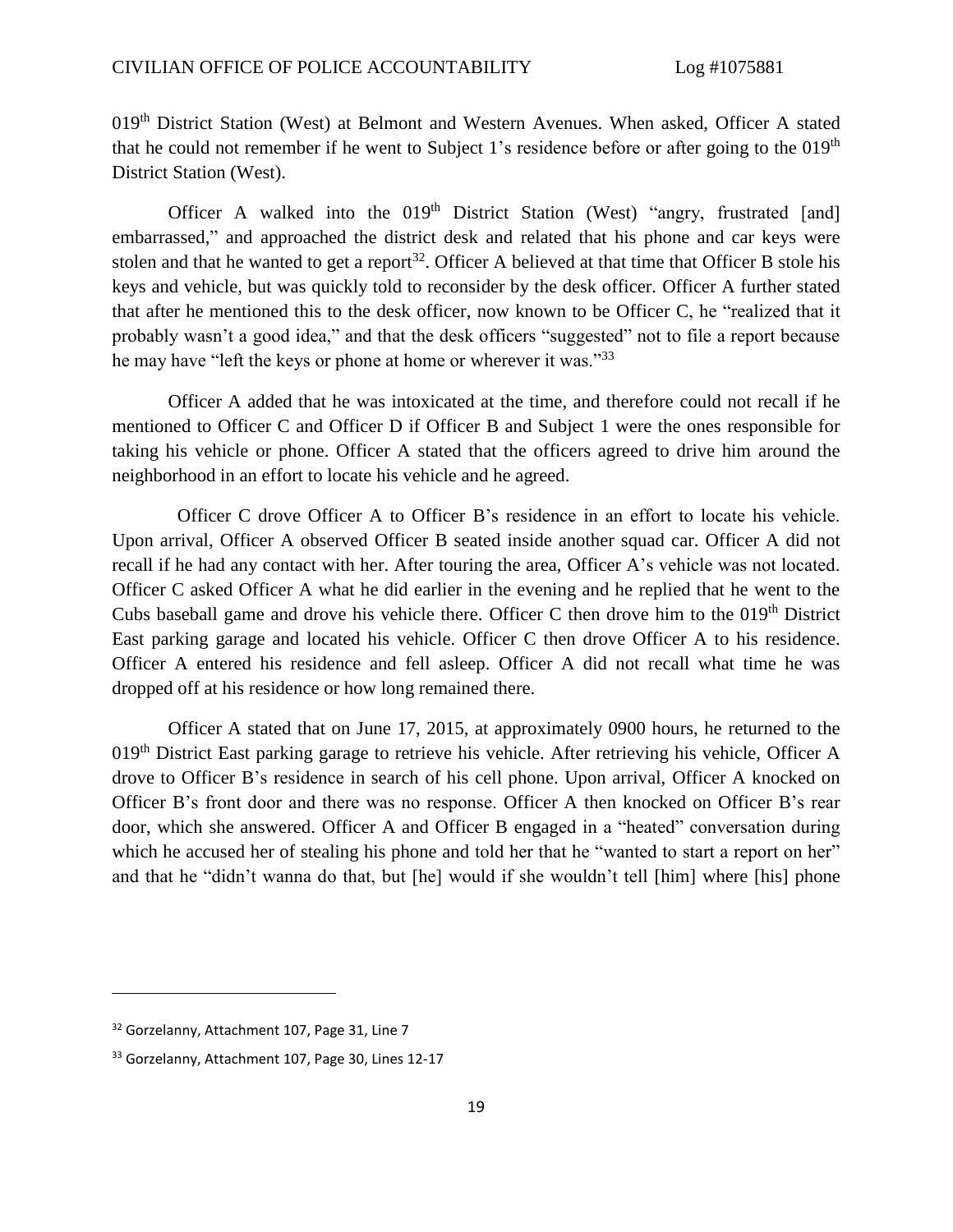was."<sup>34</sup> Officer B responded that his cell phone was in the gangway of his condo building. Officer A returned to his residence where he located and retrieved his cell phone.

During the course of his statement, Officer A was shown the OEMC Event Query for 17 June 2015 (Attachment #14). After reviewing the event query, Officer A was asked a series of questions regarding the events of June 17, 2015, at approximately 0433 hours at XXXX N. Clybourn Avenue. Officer A stated that he did not remember going to Officer B's residence or having contact with Officer D during the times reflected in the OEMC records.

Officer A stated that on August 16, 2015, he attempted to make contact with Subject 1 at her residence located at XXX W. Buckingham Place. Officer A stated he attempted to make contact with Subject 1 that evening in an effort to "smooth things over" after the incident that occurred on June 17, 2015. Officer A was not invited to Subject 1's residence that evening. Officer A stated that he had been drinking that evening, but did not believe that he was intoxicated.

Officer A approached the front door and rang Subject 1's door buzzer several times but received no answer. Officer A then relocated to the sidewalk in front of Subject 1's residence, in an effort for Subject 1 to see him from her living room. Officer A was at Subject 1's residence between 15 and 20 minutes before he walked away to get a cab. As he was walking away, he "thought he heard something," so he returned to the front door and proceeded to ring the buzzer several more times. When there was no answer, Officer A then left the area. Several days later, Officer A was served at his unit of assignment by Lieutenant B with an Order of Protection filed by Subject 1. Since August 16, 2015, Officer A has not had any contact with Subject 1. Officer A stated that he didn't believe he was harassing Subject 1 on the evening of August 16, 2015.

Officer A denied making racist comments about people of color, or referring to them as "savages." Officer A stated he has said the word "savages," "but not in a discriminatory way against any race."<sup>35</sup> Officer A stated that he makes those comments in "reference to offenders" that [he's] arresting," <sup>36</sup> but does not make those comments to the offenders themselves. Officer A admitted to making these comments to fellow officers, family, and friends. Officer A added that he has used these terms before while sitting in a squad car. Officer A has used the terms "Mondays," "Canadians" and "Animals" when referencing offenders. Officer A does not believe

 $\overline{a}$ 

<sup>&</sup>lt;sup>34</sup> Gorzelanny, Attachment 107, Page 38, Lines 11-14

<sup>35</sup> Gorzelanny, Attachment 107, Page 52, Lines 25-26

<sup>&</sup>lt;sup>36</sup> Gorzelanny, Attachment 107, Page 52, Line 30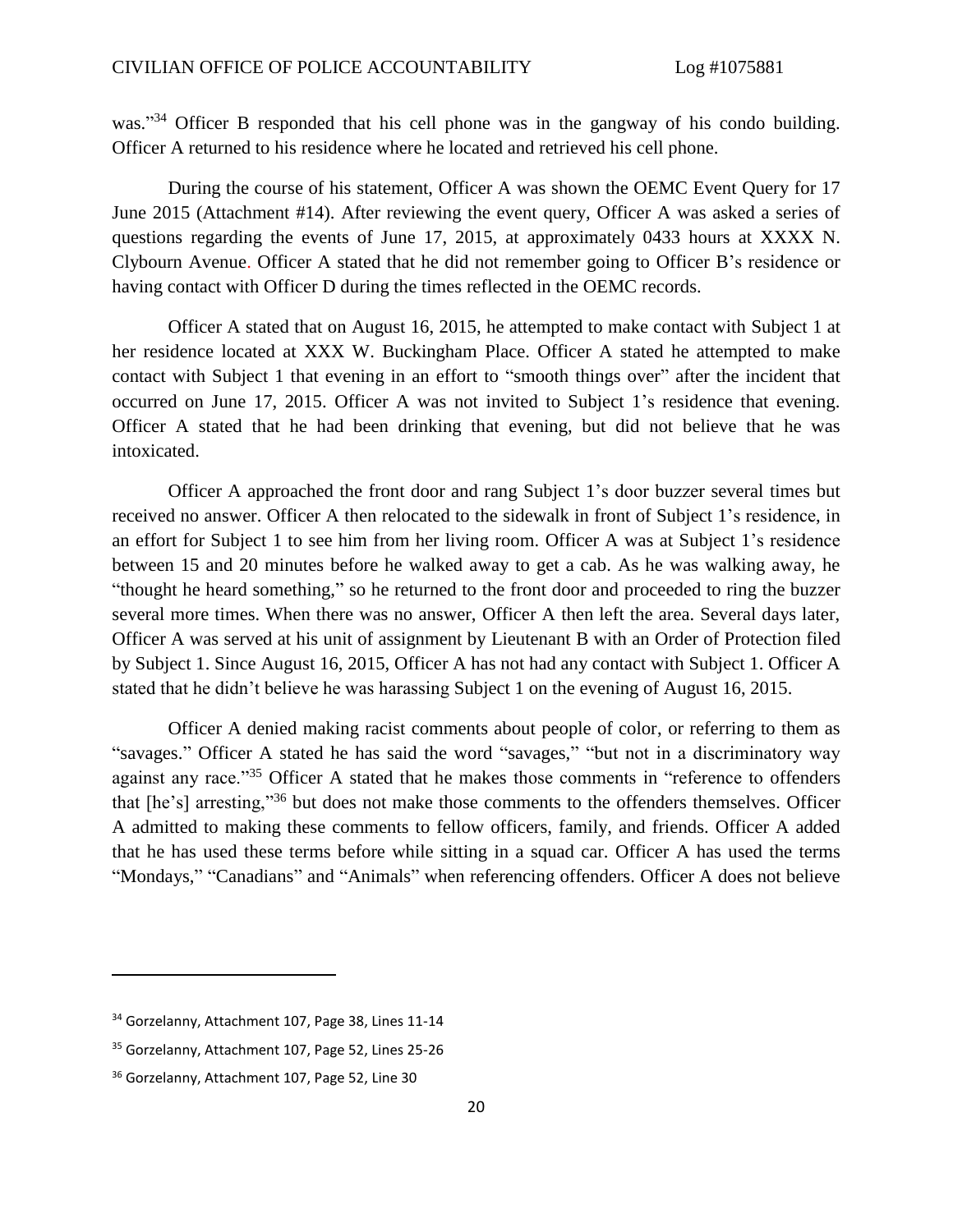that "Mondays," "Canadians" and "Animals" are racist comments since "there is no intent to…. discriminate against anyone or any gender."<sup>37</sup>

Officer A denied any knowledge of the significance that these were derogatory terms historically used to describe African-Americans, stating he "didn't consider them negative connotations"<sup>38</sup> when he used them. Officer A added that he began using these terms when he became employed as a Department member.

Officer A stated that he has used the term "DANS" before, but did not know the meaning of it. Officer A added that offenders on the street call themselves "Joe," so he decided to call them "Dan." When confronted with the definition of "DANS" to mean, "Dumb Ass Niggers," Officer A denied hearing or knowing of that meaning. Officer A then admitted that he heard of the acronym before, and he had heard people explain what the acronym meant.

Officer A denied that he used Officer D and Officer C for personal gain by taking them away from their official assigned duties on 17 June 2015, when he had them search for his vehicle and drive him to his place of residence, without supervisor approval. Officer A stated that it was not his intention to take Officer D and Officer C away from their official duties, nor did he recall ever requesting them to drive him. (Atts. #106, 107)

In his supplemental statement to IPRA on June 1, 2016, **Accused Officer A #XXXXX** stated that since his statement to IPRA on January 21, 2016, he had learned more details concerning the events that occurred on June 17, 2015 at 0433 hours at XXXX N. Clybourn Avenue. Officer A stated that he had been provided additional information from Officer B, who was now his wife. Officer B informed Officer A that she called the police on him that morning because he was outside knocking on her door. Officer A admitted that because he was intoxicated on the morning of June 17, 2015, he could not remember the events that occurred at 0433 hours. (Atts. #116, 117)

\_\_\_\_\_\_\_\_\_\_\_\_\_\_\_\_\_\_\_ \_\_\_\_\_\_\_\_\_\_\_\_\_\_\_\_\_\_

 $\overline{\phantom{a}}$ 

Submitting Investigator Supervising Investigator

<sup>&</sup>lt;sup>37</sup> Gorzelanny, Attachment 107, Page 54 Lines 1-3

<sup>38</sup> Gorzelanny, Attachment 107, Page 65 Lines 15-16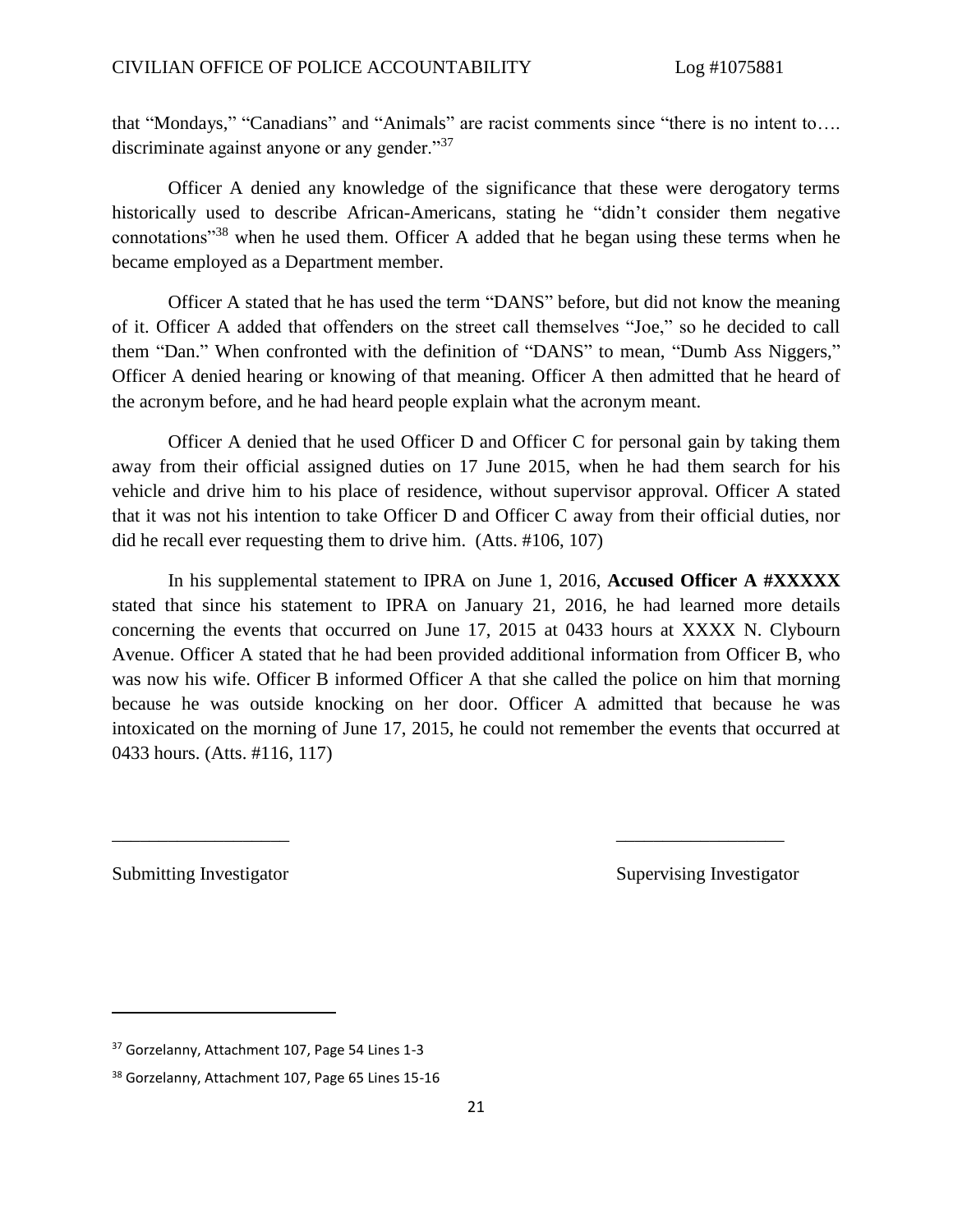#### **CONCLUSION AND FINDINGS:**

The Civilian Office of Police Accountability (COPA) recommends a finding of **Sustained** for **Allegation #1** for **Accused Officer A #XXXXX** in that he **made racist comments about people of color, referring to them as "Savages," "Mondays," "DANS," "Canadians," and "Animals," which violates Rule 02 of the Department's Rules and Regulations which prohibits "any action or conduct which impedes the Department's efforts to achieve its policy and goals or brings discredit upon the Department."** Officer A's repeated use of these derogatory terms in his conversations with Subject 1, Officer B, and Officer E is a violation of the Department's Policies, Procedures, Directives and Rules.

The potential of Officer A's statements to impede the Department's efforts to achieve its policy and goals in the community is immense. His statements also have the capacity to cause damage within the Department by fostering an environment of resentment, mistrust, and racial contention between fellow officers. In this case, Officer A's right to state his personal feelings must yield to the public good. The boundaries of the First Amendment do not require the Chicago Police Department to allow Officer A to make racist statements which risk damaging the Department's goals and policies.

In his statement, Officer A initially stated that he did not use any of these terms, and that he did not know what they meant. This claim is disputed by the accounts of Subject 1, Officer B, and Officer  $E$  – who unanimously assert that Officer A uses these terms regularly and in a racially derogatory context.

Officer A's later admission to using these terms when making "reference to offenders that [he's] arresting," and his admission to making these comments while sitting inside a squad car, is in violation of Departments policy. The use of such language is neither acceptable nor warranted, on nor off-duty. Officer A's use of racially derogatory language brings discredit to the Chicago Police Department.

COPA recommends a finding of **Not Sustained** for **Allegation #2** for **Accused Officer A #XXXXX** in that he **attempted to file a false police report at the 019th District Station, located at Belmont Avenue and Western Avenue alleging that Officer B #XXXXX stole his personal vehicle, which violates Rule 14 of the Department's Rules and Regulations that prohibits "making a false report, written or oral."** Officer A admitted to entering the 019<sup>th</sup> District Station at Belmont and Western and requesting to file a report against Officer B, because he believed that she stole his car. Officer D and Officer C explained that Officer A initially requested to file a report, accusing Officer B of stealing his car, but later remembered where he parked his car.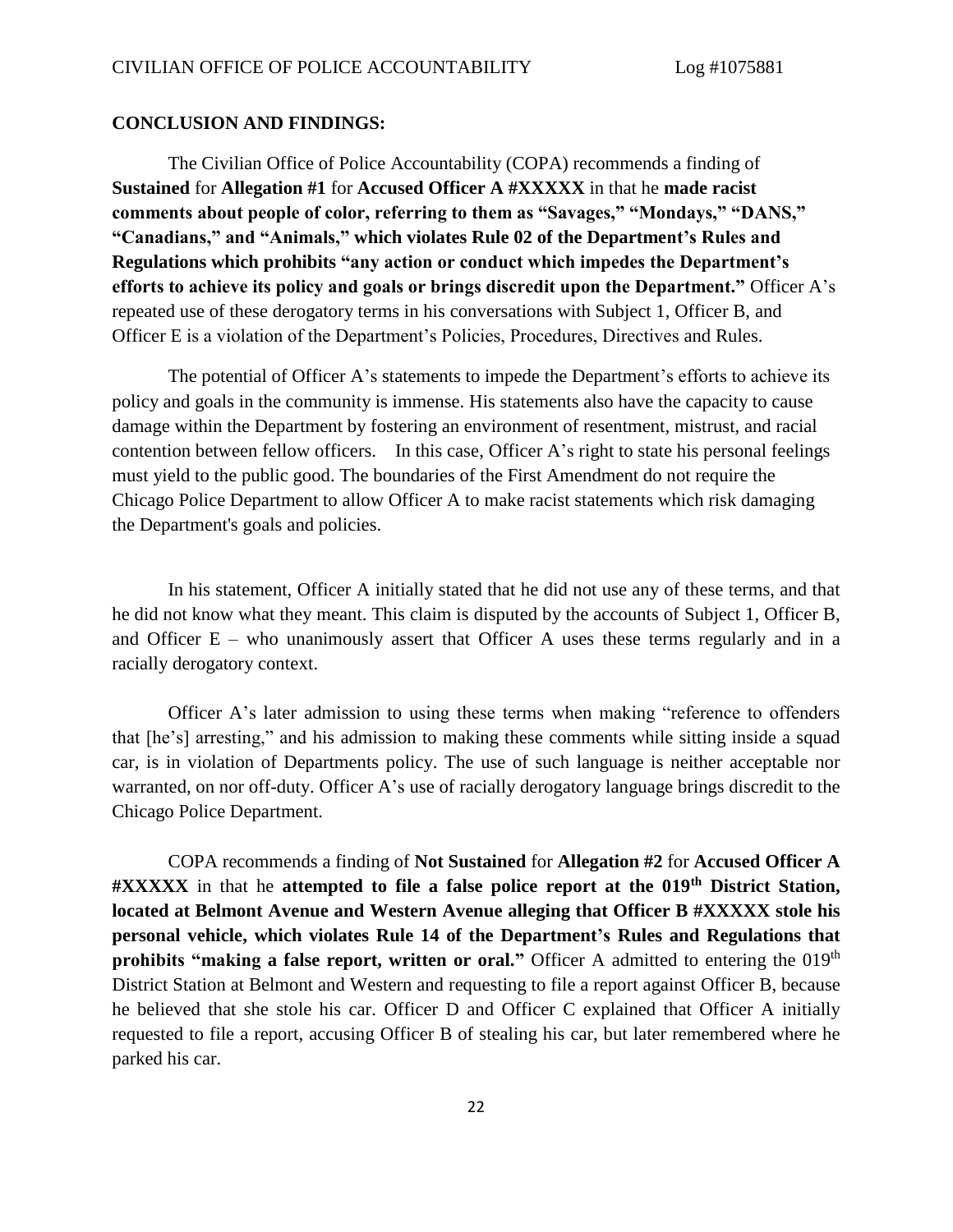Officer A stated that he was intoxicated, and confused about the whereabouts of his car. A formal report was never generated. Because Officer A believed that his car was in fact stolen by Officer B, he lacks the requisite intent to file a false report. Although his assumption was incorrect, his belief that Officer B stole his car signifies that the report he intended to file was not made with the intention to deceive the Department.

COPA recommends a finding of **Not Sustained** for **Allegation #3** for **Accused Officer A #XXXXX** in that he **used on-duty Chicago Police Department members, Officer D #XXXX and Officer C #XXXX for personal gain by taking them away from their official duties. Specifically, on 17 June 2015 he had them search the area of XXXX N. Clybourn Avenue and the 019th District parking lot for his vehicle and then they drove him to his place of residence without supervisor approval, which violates Rule 04 of the Department's Rules and Regulations that prohibits "any conduct or action taken to use the official position for personal gain or influence."**

Officer A did not ask Officer D or Officer C to search for his vehicle. He went to the district to file a complaint because he believed that his car was stolen. The officers on duty responded to his allegations and investigated the would-be complaint. Officer D and Officer C are responsible for determining how to respond to an alleged complaint. It is not the responsibility of the complaining party to determine how an officer should respond to a criminal investigation. There is not enough evidence available to support the claim that Officer A did not believe that his car was stolen.

COPA recommends a finding of **Sustained** for **Allegation #4** for **Accused Officer A #XXXXX** in that he **went to Officer B's home (XXXX N. Clybourn Avenue) unannounced and uninvited causing a disturbance by pounding on the door and remained in front/in the vicinity of her home for an extended period of time in violation of Rule 02 of the Department's Rules and Regulations that prohibits "any action or conduct which impedes the Department's efforts to achieve its policy and goals or brings discredit upon the Department," and Rule 08 that prohibits "disrespect to or maltreatment of any person, while on or off duty."**

Officer A's actions of arriving unannounced and uninvited and causing a disturbance placed Officer B in fear of her safety. Officer A's actions were a violation of the Departments Rules and Regulations because he harassed Officer B by coming to her house in the middle of the night without being invited, banging on her door, and causing her fear and concern for her safety. There were two witnesses who identified Officer A at the location of XXXX N. Clybourn Avenue on the morning of 17 June 2015.

Officer B observed Officer A sitting inside his vehicle outside her residence, at which time she called 911. Officer D responded to the call and found Officer A seated in his vehicle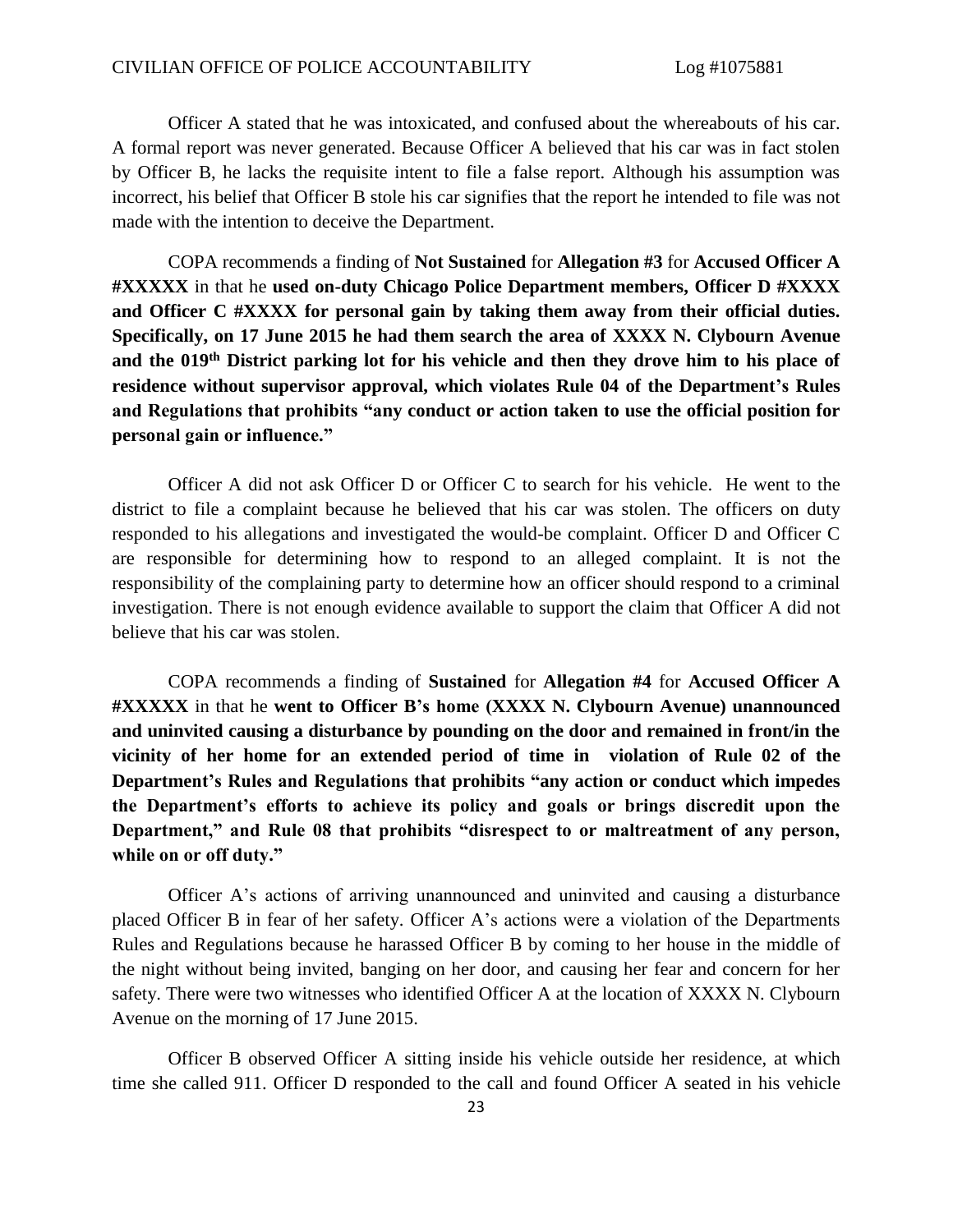outside of Officer B's residence. Officer D stated that he asked Officer A what he was doing there and Officer A responded that he wanted to talk to Officer B. Officer A initially denied having any knowledge of the event that occurred at 0433 hours on June 17, 2015 at XXXX N. Clybourn Avenue. In his supplementary statement to IPRA on June 1, 2016, Officer A admitted to going to Officer B's residence in an attempt to speak with her. Officer A added that he did not remember the events of the morning, as he was intoxicated at the time.

COPA recommends a finding of **Not Sustained** for **Allegation #5** for **Accused Officer A #XXXXX** in that he **accused Officer B of stealing his phone and threatened her by stating he "started paper" on her which violates Rule 02 of the Department's Rules and Regulations which prohibits "any action or conduct which impedes the Department's efforts to achieve its policy and goals or brings discredit upon the Department," and Rule 08 that prohibits "disrespect to or maltreatment of any person, while on or off duty."** Officer A stated that he believed that Officer B stole his phone. He told her that he would "start paper" on her if she did not return the phone. Officer A alleges that when he asked Officer B where his phone was located, she told him that it was in the alley at his house.

We do not have evidence to confirm or deny whether or not Officer B placed Officer A's phone in the alley of his house. However, if Officer B did take Officer A's phone, Officer A would have the right to file a complaint against Officer B alleging theft. This allegation is Not Sustained because the fact that Officer A alleged that Officer B took his phone is not a violation, if he believed in good faith that Officer B stole his phone. Likewise, if Officer B did in fact steal Officer A's phone, Officer A would have the right to file a report against her.

COPA recommends a finding of **Sustained** for **Allegation #6** for **Accused Officer A #XXXXX,** that he **harassed Officer B #XXXXX by stating, "Unless you want some bullshit in your life, you better tell me where my phone is" which violates Rule 02 of the Department's Rules and Regulations which prohibits "any action or conduct which impedes the Department's efforts to achieve its policy and goals or brings discredit upon the Department," and Rule 08 that prohibits "disrespect to or maltreatment of any person, while on or off duty," and Rule 09 that prohibits "engaging in any unjustified verbal or physical altercation with any person, while on or off duty.** Officer B stated that Officer A was very aggressive and she felt threatened by his demeanor. Officer B added that she felt threatened by Officer A when he stated words to the effect of, "Unless you want some bullshit in your life, you better tell me where my phone is."

Officer B stated that she was afraid of Officer A because of his demeanor and because he accused her of taking his cell phone and stealing his vehicle. Officer B stated that she was "terrified that he's gonna try to fuck with my job, because I know how much this job means to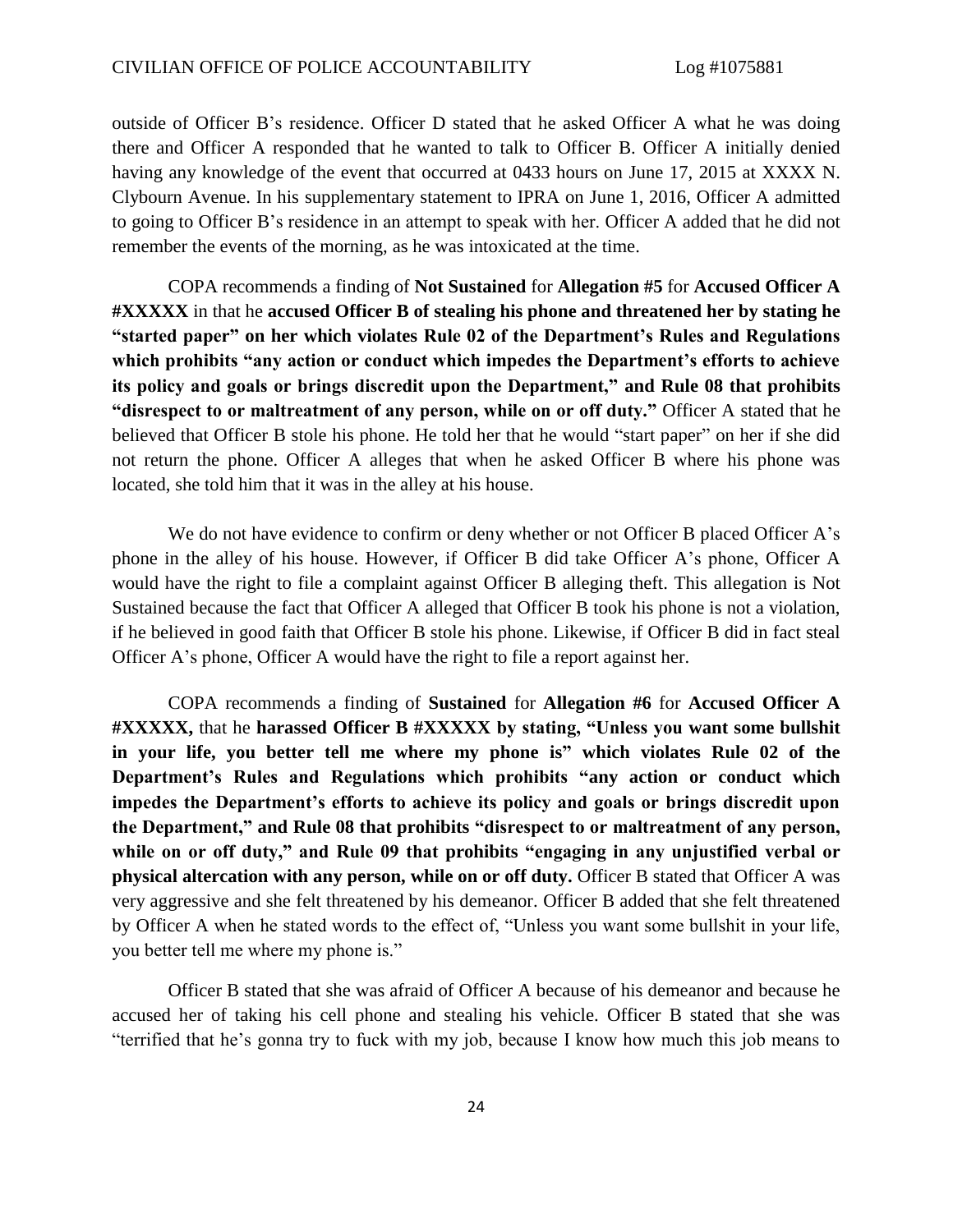him, and how much money means to him."<sup>39</sup> Officer A denied making such a statement and denied harassing Officer B, but admitted to going to Officer B's residence and engaged in a "heated" argument with her. Based on the preponderance of evidence, Allegation #6 is Sustained.

COPA recommends a finding of **Sustained** for **Allegation #7** for **Accused Officer A #XXXXX** in that he **harassed the complainant, Subject 1 by ringing her doorbell and walking away on three successive occasions resulting in an Order of Protection (XXXXXXXXX) being filed against him, which violates Rule 02 of the Department's Rules and Regulations that "prohibits any action or conduct which impedes the Department's efforts to achieve its policy and goals or brings discredit upon the Department," and Rule 08 of the Department's Rules and Regulations that "disrespect to or maltreatment of any person, while on or off duty."** Officer A's actions put Subject 1 in fear for her safety. Subject 1 observed Officer A on her property and heard her door bell ring on three separate occasions. Subject 1 attempted to make contact with Officer A via the intercom, but Officer A did not reply.

Subject 1 did not invite Officer A to her residence on August 16, 2015. Subject 1 called 911 and Sergeant A responded. A separate log number was generated and Subject 1 was granted an Emergency Order of Protection against Officer A. Officer A admitted to going to Subject 1's residence, uninvited, on the evening of August 16, 2015 and to ringing her door bell several times, on two separate occasions. Based on the preponderance of evidence, Allegation #7 is Sustained.

COPA recommends a finding of **Sustained** for **Allegation #8** for **Accused Officer A #XXXXX** in that he **admitted that he was intoxicated while off-duty on the evening of June 16, and/or morning of June 17, 2015, which violates Rule 02 of the Department's Rules and Regulations which prohibits "any action or conduct which impedes the Department's efforts to achieve its policy and goals or brings discredit upon the Department," and Rule 15, which prohibits "intoxication on or off duty."** During the course of his initial statement to IPRA on January 21, 2016, Officer A admitted that he was intoxicated while off-duty on the evening of June 16, and morning of June 17, 2015. In his supplementary statement to IPRA on June 1, 2016, Officer A reaffirmed that he was intoxicated while off-duty on the evening June 16, and/or June 17, 2015 and because of this could not remember some of the events that occurred during that time frame. Based on the preponderance of evidence, Allegation #8 is Sustained.

COPA recommends a finding of **Not Sustained** for **Allegation #1** for **Accused Officer C #XXXX** in that he **failed to notify a supervisor that off-duty Officer A #XXXXX was** 

<sup>&</sup>lt;sup>39</sup> Statement of Officer B, Attachment 47, Page 55, Lines 12-15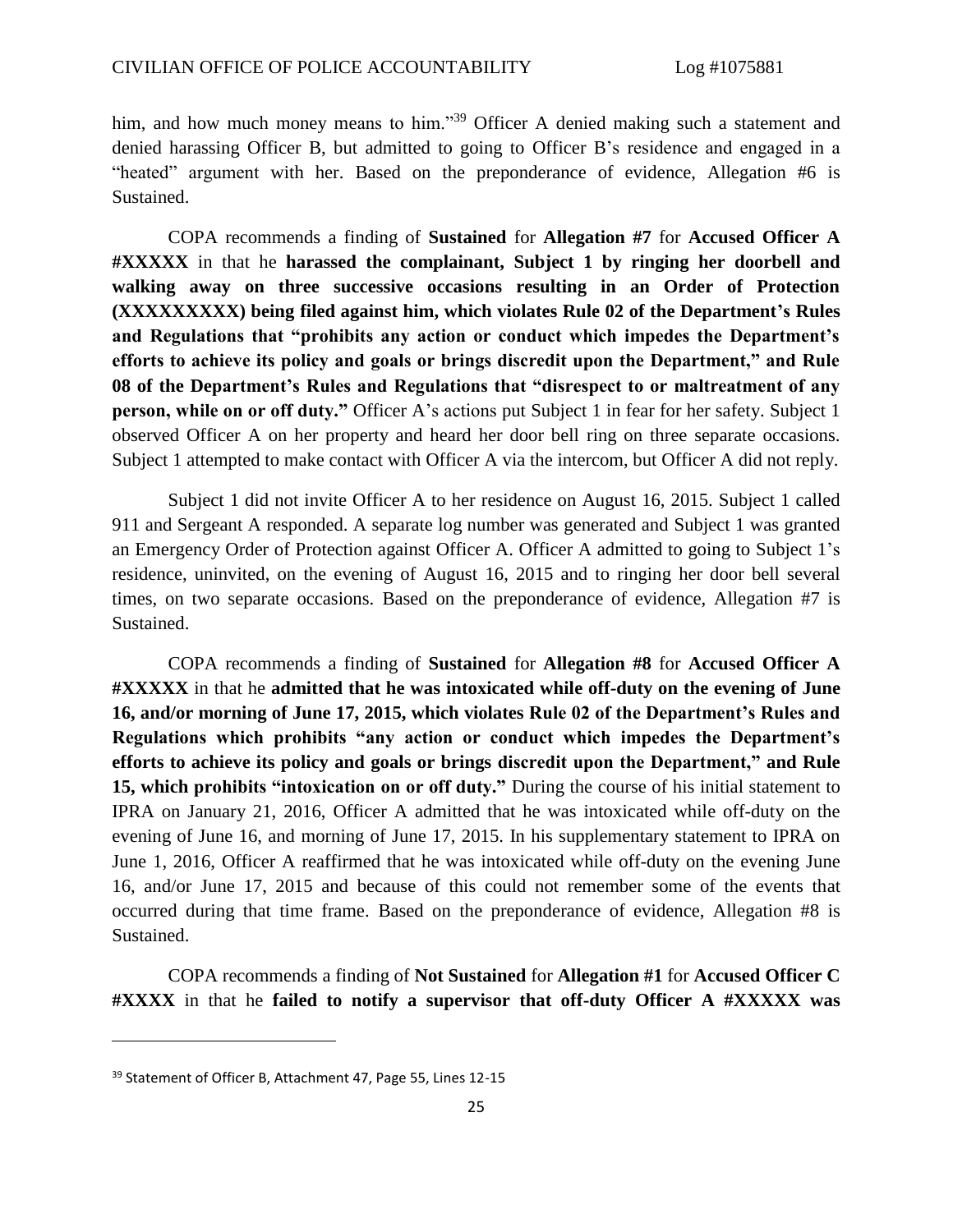# **intoxicated and wanted to file a report that his vehicle had been stolen by Department member which violates Rule 22 of the Department's Rules and Regulations that prohibits "failure to report to the Department any violation of Rules and Regulations or any other improper conduct which is contrary to the policy, orders or directives of the Department."**

Officer C stated that he did not observe any signs of intoxication while Officer A was in his presence. Additionally, Officer D was with Officer C at the district desk, who also stated that he did not detect that Officer A was intoxicated. Though Officer A would later admit that he was intoxicated, and though the facts of this investigation show that likely to be true, Officer C and Officer D's evaluations of his condition cannot be fully supported nor refuted. Their account of what they observed or perceived is not definitively contradicted. As to the notification of potential misconduct, the officers made contact via telephone with Lieutenant A and informed him of what Officer A alleged. Based on the preponderance of evidence, the overall Allegations are Not Sustained.

COPA recommends a finding of **Not Sustained** for **Allegation #2** for **Accused Officer C #XXXX** in the he **left his duty assignment without being relieved or without proper authorization when he transported Officer A to the 019th District Station (East) in an effort to locate his vehicle which violates Rule 06 of the Department's Rules and Regulations that prohibits "disobedience of an order or directive, whether written or oral," and Rule 30 that prohibits "leaving duty assignment without being properly relived or without proper authorization."** Officer C admitted that he left his duty assignment without being relieved or without proper authorization when he transported Officer A to the 019<sup>th</sup> District Station (East) in an effort to locate his vehicle. There is insufficient evidence to prove this allegation, that Officer C purposefully or knowingly violated policy, as this particular protocol does not clearly address the transport of other department members. Based on the preponderance of evidence, Allegation #2 is Not Sustained.

COPA recommends a finding of **Not Sustained** for **Allegation #3** for **Accused Officer C #XXXX** in that he **failed to report misconduct relative to his knowledge that Officer A made a false report regarding his vehicle and misconduct on part of the Department member which violates Rule 22 of the Department's Rules and Regulations that prohibits "failure to report to the Department any violation of Rules and Regulations or any other improper conduct which is contrary to the policy, orders or directives or the Department."** Initially, Officer A requested to file a report because he believed that Officer B stole his vehicle. Officer C questioned Officer A about his vehicle, at which time he stated, "We had an argument, and I can't find my car."<sup>40</sup> It was Officer A who later remembered that he parked his vehicle at the

<sup>40</sup> Statement of Officer C, Attachment 94, Page 8 Lines 8-9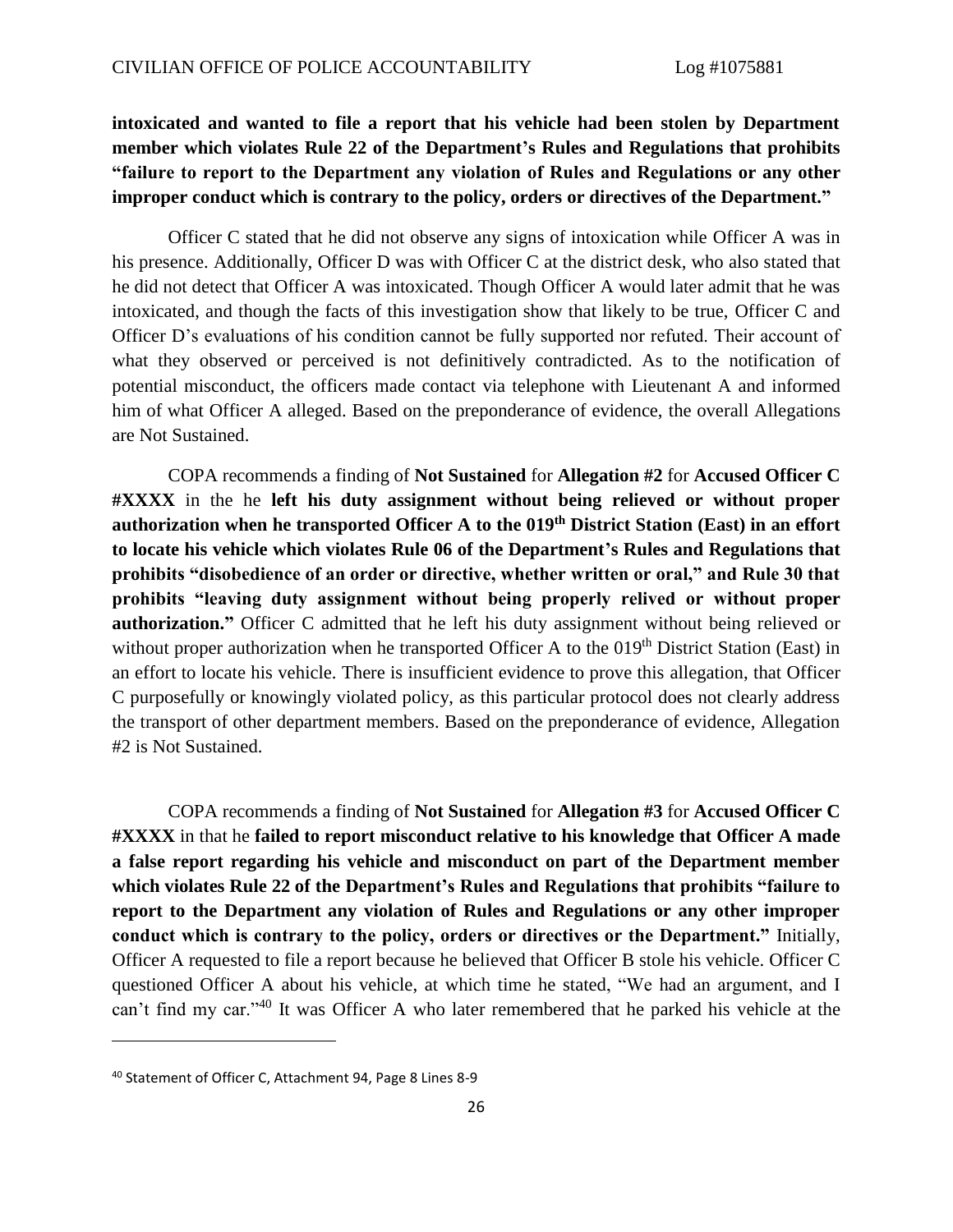019<sup>th</sup> District parking garage at Addison and Halsted. Officer A did not file a false report with Officer C regarding his vehicle, nor was any report generated. There is an insufficient evidence to suggest that Officer C should, or could, have recognized that Officer A's reporting was false.

COPA recommends a finding of **Not Sustained** for **Allegation #1** for **Accused Officer D #XXXX** in that he **failed to notify a supervisor that off-duty Officer A #XXXXX was intoxicated and wanted to report that his vehicle had been stolen by a Department member which violates Rule 22 of the Department's Rules and Regulations that prohibits "failure to report to the Department any violation of Rules and Regulations or any other improper conduct which is contrary to the policy, orders or directives or the Department."** In his statement to IPRA, Officer D stated that he did not observe any signs of intoxication while Officer A was in his presence. Additionally, Officer C was with Officer D at the district desk who also stated that he did not detect that Officer A was intoxicated.

Though Officer A would later admit that he was intoxicated, and though the facts of this investigation show that likely to be true, Officer C and Officer D's evaluations of his condition cannot be fully supported nor refuted. Their account of what they observed and/or perceived is not definitively contradicted. As to the notification of potential misconduct, the officers made contact via telephone with Lieutenant A and informed him of what Officer A was alleging. Based on the preponderance of evidence, the overall Allegations are Not Sustained.

COPA recommends a finding of **Not Sustained** for **Allegation #2** for **Accused Officer D #XXXX** in that he **failed to report misconduct relative to his knowledge that Officer A made a false report regarding his vehicle and misconduct on the part of a Department member which violates Rule 22 of the Department's Rules and Regulations that prohibits "failure to report to the Department any violation of Rules and Regulations or any other improper conduct which is contrary to the policy, orders or directives or the Department."** Initially, Officer A requested to file a report because he believed that Officer B had stolen his vehicle. Officer C questioned Officer A about his vehicle, at which time he changed his story, stating, "We had an argument, and I can't find my car."<sup>41</sup> It was Officer A who later remembered that he parked his vehicle at the 019<sup>th</sup> District parking garage at Addison and Halsted. Officer A did not file a false report regarding his vehicle, nor was any report generated. There is insufficient evidence to suggest that Officer D should, or could, have recognized that Officer A's reporting was knowingly false.

COPA recommends a finding of **Not Sustained** for **Allegation #3** for **Accused Officer D #XXXX** in that he **failed to document his interaction with off-duty Officer A #XXXXX upon observing him intoxicated while in his vehicle which violates Rule 22 of the Department's** 

<sup>41</sup> Statement of Officer C, Attachment 94, Page 8 Lines 8-9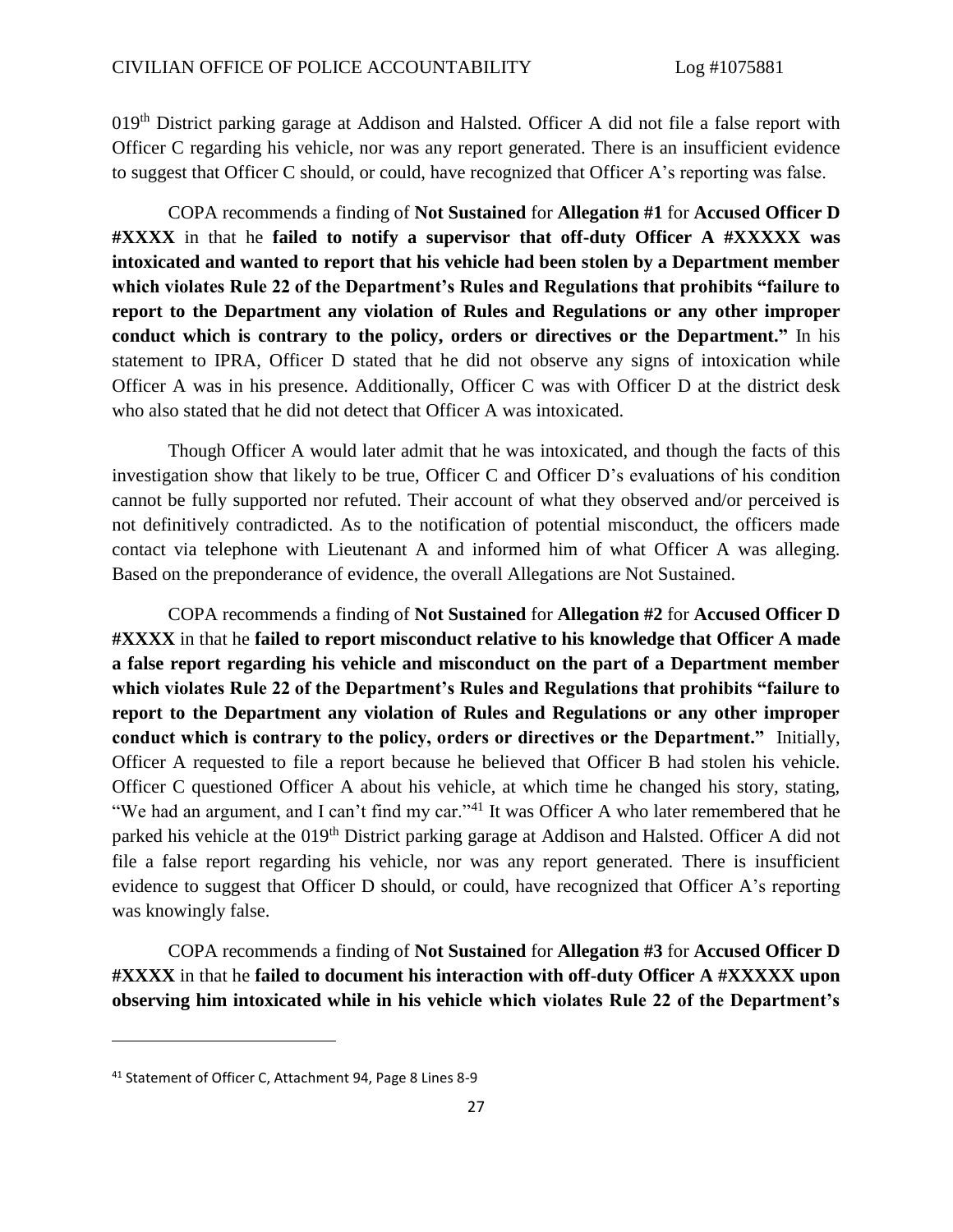**Rules and Regulations that prohibits "failure to report to the Department any violation of Rules and Regulations or any other improper conduct which is contrary to the policy, orders or directives or the Department."** Throughout his contact with Officer A, Officer D did not detect an odor of alcohol, nor did he display any signs of intoxication. Officer D informed Lieutenant A about Officer A's allegation that Officer B stole his vehicle. When Officer A remembered where he left his vehicle, Officer D contacted Lieutenant A and told him that Officer A forgot where he parked his vehicle and that it was in the  $019<sup>th</sup>$  District parking garage.

When checking in for his shift on the evening of June 17, 2015, Officer D informed Lieutenant A of the events that occurred at 0433 hours at XXXX N. Clybourn Avenue and that he found Officer A parked outside Officer B's residence. Lieutenant A did not instruct Officer D to document any of the events from his previous shift on paper. During Officer D's contact with Officer A, he did not observe any misconduct. Based on the preponderance of evidence, Allegation #3 is Not Sustained

COPA recommends a finding of **Not Sustained** for **Allegation #4** for **Accused Officer D #XXXX** in that he **failed to administer a field sobriety test and ensure a breathalyzer test was administered to Officer A #XXXXX which violates Rule 05 of the Department's Rules and Regulations that prohibits "failure to perform any duty," and General Order G04-08 "Driving While Under the Influence (DUI) and Zero Tolerance."** Throughout his contact with Officer A, Officer D did not detect an odor of alcohol, nor did he display any signs of intoxication. Officer D stated that he did not see any need to conduct a field sobriety test or ensure that a breathalyzer test was administered to Officer A. Officer D's initial contact with Officer A was corroborated by Officer C. Officer D's perceptions and/or observations of Officer A at the time are, subjective and cannot be refuted or supported. Based on the preponderance of evidence, Allegation #4 is Not Sustained.

COPA recommends a finding of **Not Sustained** for **Allegation #5** for **Accused Officer D #XXXX** in that he **failed to arrest and properly charge Officer A which violates Rule 08 of the Department's Rules and Regulations that prohibits "disrespect to or maltreatment of any person, while on or off duty," and Rule 09 of the Department Rules and Regulations that "engaging in any unjustified verbal or physical altercation with any person, while on or off duty.** Throughout his contact with Officer A, Officer D stated that he did not detect an odor of alcohol, nor did he display any signs of intoxication. Further, Officer D did not observe Officer A break any laws or ordinances and there was no reason to arrest and properly charge him as no violations occurred.

Officer D's perceptions and/or observations of Officer A were subjective and cannot be definitely refuted or supported. Based on the preponderance of evidence, Allegation #5 is Not Sustained.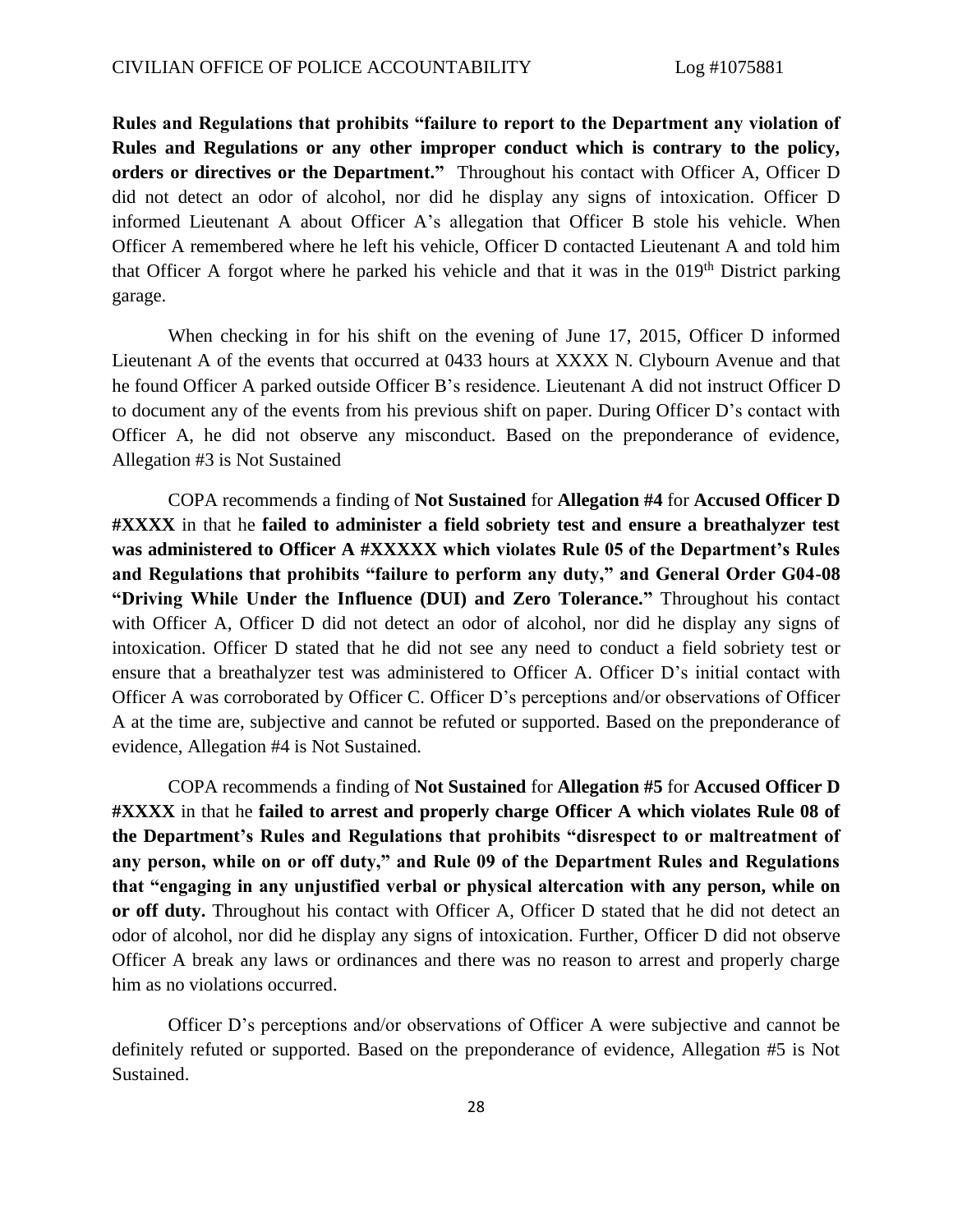COPA recommends a finding of **Not Sustained** for **Allegation #6** for **Accused Officer D #XXXX** in that he **failed to impound Officer A's personal vehicle which violates Rule 05 of the Department's Rules and Regulations that prohibits "failure to perform any duty," and Special Orders S04-08-04 "DUI Investigations – Additional Responsibilities" and S07-03-05 "Impoundment of Vehicles for Municipal Code Violations."** Throughout his contact with Officer A, Officer D stated that he did not detect an odor of alcohol, nor did he display any signs of intoxication. Further, Officer D did not observe Officer A break any laws or ordinances and there was no reason to arrest and properly charge him since no violations occurred. Officer D's perceptions and/or observations of Officer A were subjective and cannot be definitely refuted or supported. Based on the preponderance of evidence, Allegation #6 is Not Sustained.

COPA recommends a finding of **Not Sustained** for **Allegation #7** for **Accused Officer D #XXXX** in that he **failed to notify a supervisor after discovering Officer A seated in his vehicle, sleeping, with the vehicle running which violates Rule 22 of the Department's Rules and Regulations that prohibits "failure to report to the Department any violation of Rules and Regulations or any other improper conduct which is contrary to the policy, orders or**  directives of the Department." Officer D stated that when he found Officer A seated in his vehicle, he was awake and alert. Officer D asked Officer A why he was located outside Officer B's residence, to which Officer A responded that he wanted to talk to her. Officer D stated that he did not observe any misconduct on Officer A's behalf. Officer D's perceptions and/or observations of Officer A were subjective and cannot be definitely refuted or supported. Based on the preponderance of evidence, Allegation #7 is Not Sustained.

COPA recommends a finding of **Not Sustained** for **Allegation #8** for **Accused Officer D #XXXX** in that he **impeded the Chicago Fire Department's efforts to assess Officer A's medical condition and well-being when he directed Chicago Fire Department personnel to disregard the call which violates Rule 11 of the Department's Rules and Regulations which prohibits "incompetency or inefficiency in the performance of duty."** Officer D stated that when he found Officer A seated in his vehicle, he was awake and alert. Throughout his contact with Officer A, Officer D stated that he did not detect an odor of alcohol, nor did he display any signs of intoxication. Officer D did not see any need for Officer A to receive medical attention and told firefighters to disregard. Officer D's perceptions and/or observations of Officer A at were subjective and cannot be definitely refuted or supported. Based on the preponderance of evidence, Allegation #8 is Not Sustained.

COPA recommends a finding of **Not Sustained** for **Allegation #9** for **Accused Officer D #XXXX** in that he **drove Officer A in his marked squad car to Officer A's residence (XXXX N. Oakley Avenue) without obtaining permission from a supervisor which violates Rule 22 of the Department's Rules and Regulations which prohibits "failure to report to the Department any violation of Rules and Regulations or any other improper conduct which is contrary to the policy, orders or directives of the Department."** Officer D admitted that he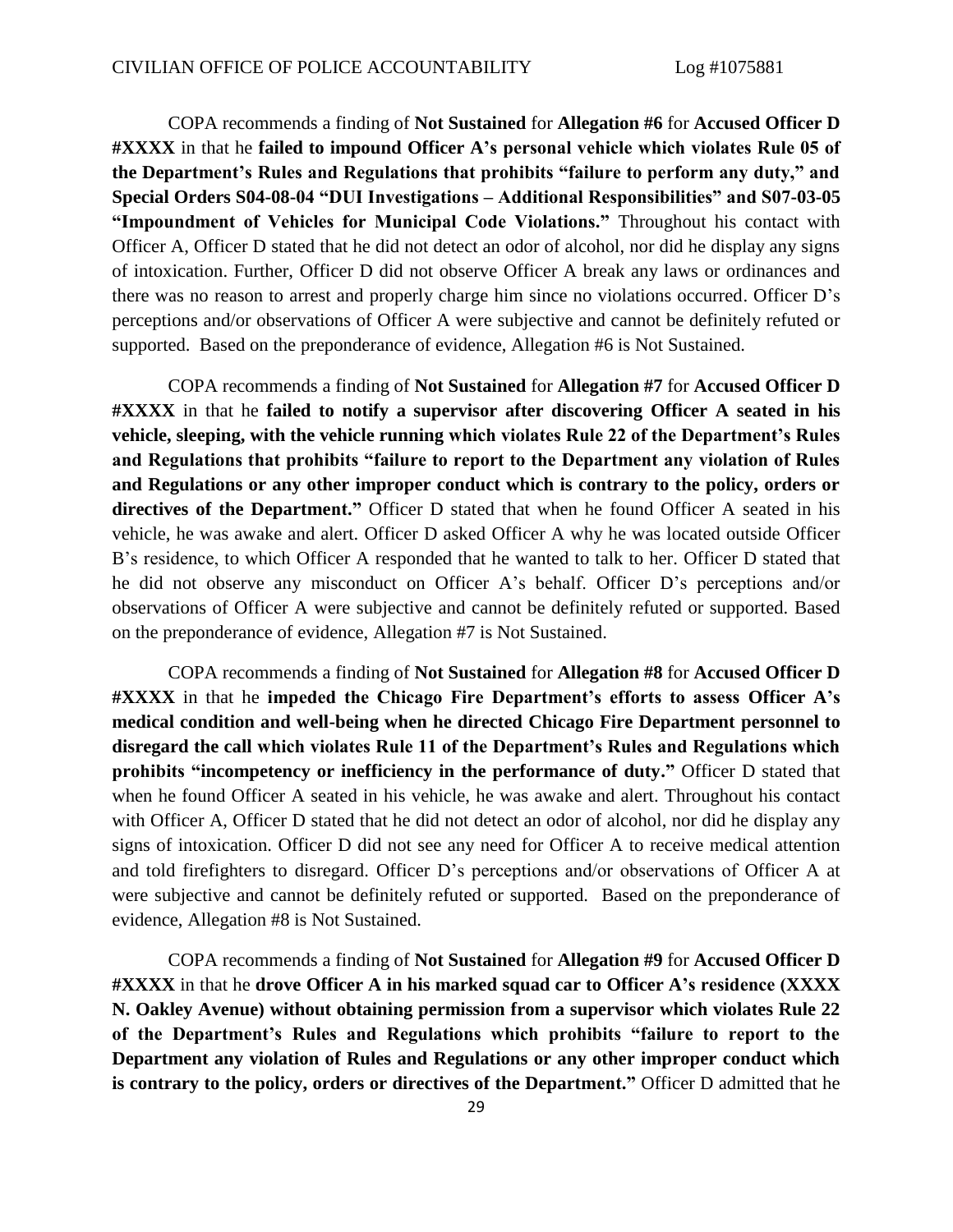placed Officer A in his squad car and drove him to his residence located at XXXX N. Oakley Avenue. Officer D claimed that he believed that he did not need permission from a supervisor to drive Officer A to his residence, as he was a Department member. There is insufficient evidence to prove this particular allegation, and/or that Officer D purposefully or knowingly violated policy, as this particular protocol does not clearly address the transport of other department members. Based on the preponderance of evidence, Allegation #9 is Not Sustained.

#### **FINDINGS:**

| <b>Accused #1</b>    | Officer A #XXXXX, Unit XXX                                                                                                                                                                                                                                                                                                                                                                                                                                                                                                                                                  |
|----------------------|-----------------------------------------------------------------------------------------------------------------------------------------------------------------------------------------------------------------------------------------------------------------------------------------------------------------------------------------------------------------------------------------------------------------------------------------------------------------------------------------------------------------------------------------------------------------------------|
| <b>Allegation #1</b> | Sustained – Violation of Rule 02, "Any action or conduct which<br>impedes the Department's efforts to achieve its policy and goals or<br>brings discredit upon the Department" in that from August 2013 to<br>16 June 2016, Officer A #XXXXX, Unit 011, made racist<br>comments about people of color, referring to them as "Savages,"<br>"Mondays," "DANS," "Canadians," and "Animals."                                                                                                                                                                                    |
| <b>Allegation #2</b> | Not Sustained – Violation of Rule 14, "making a false report,<br>written or oral" when he attempted to file a police report at the<br>019th District Station, located at Belmont Avenue and Western<br>Avenue alleging that Officer B #XXXXX stole his personal<br>vehicle.                                                                                                                                                                                                                                                                                                 |
| <b>Allegation #3</b> | Not Sustained – Violation of Rule 4, "any conduct or action taken"<br>to use the official position for personal gain or influence" when<br>Officer D and Officer C Transported Officer A #XXXXX to look<br>for his car, and drove him home.                                                                                                                                                                                                                                                                                                                                 |
| <b>Allegation #4</b> | Sustained – Violation of Rule 02, "Any action or conduct which<br>impedes the Department's efforts to achieve its policy and goals or<br>brings discredit upon the Department," in that on 17 June 2015, at<br>the location of XXXX N. Clybourn Avenue, Officer A #XXXXX,<br>Unit XXX, overall conduct of traveling to Officer B's home<br>unannounced and uninvited causing a disturbance by pounding on<br>the door and remained in front/in the vicinity of said home for an<br>extended time frame.<br>Sustained – Violation of Rule 08, "Disrespect to or maltreatment |
|                      | $11$ $001 + 22$ $11 + 17$ $0015 + 1$                                                                                                                                                                                                                                                                                                                                                                                                                                                                                                                                        |

of any person, while on or off duty," in that on 17 June 2015, at the location of XXXX N. Clybourn Avenue, Officer A #XXXXX,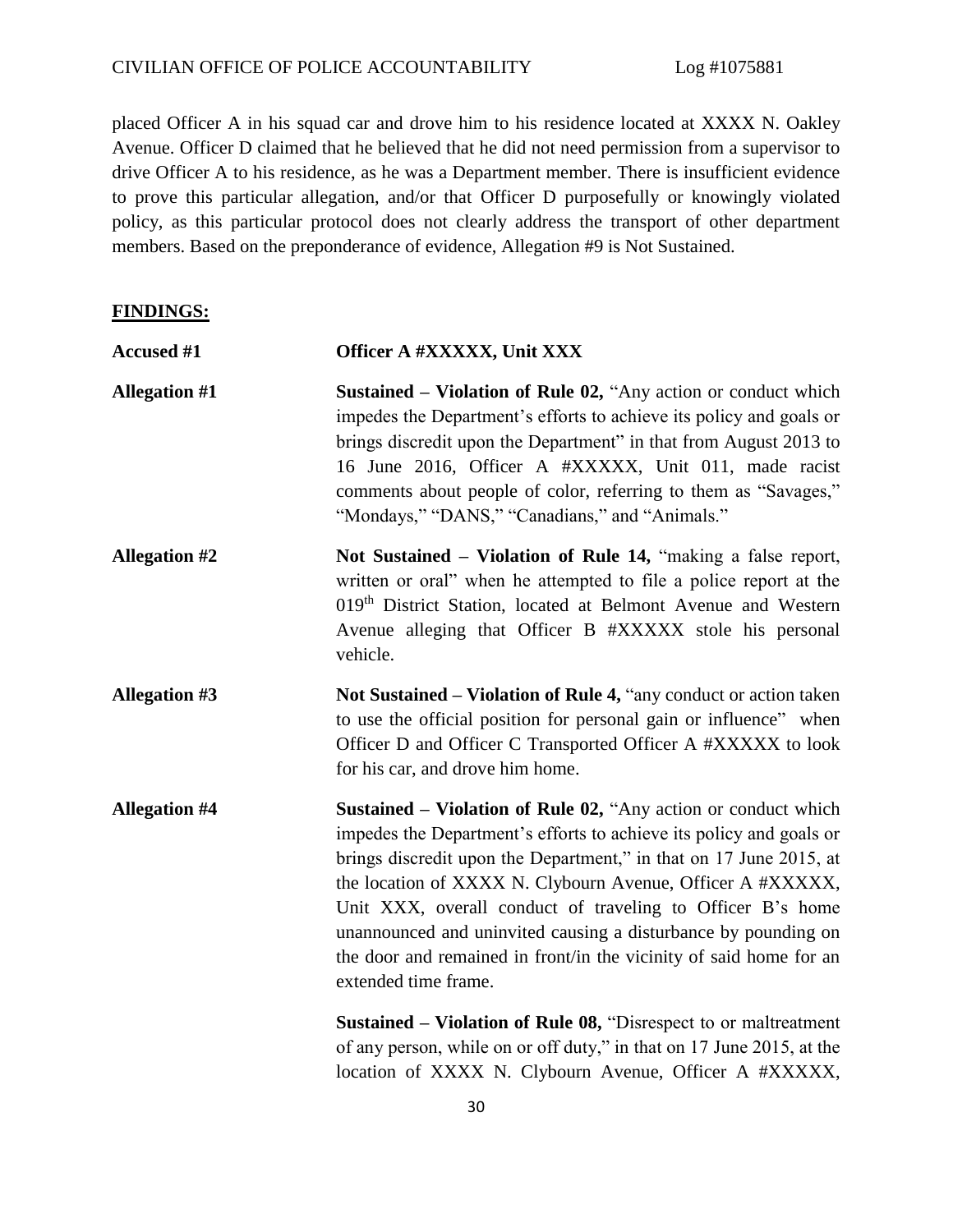Unit 011, went to Officer B's home unannounced and uninvited causing a disturbance by pounding on the door and remained in front/in the vicinity of said home for an extended time frame.

**Allegation #5 Not Sustained – Violation of Rule 02,** "Any action or conduct which impedes the Department's efforts to achieve its policy and goals or brings discredit upon the Department," in that on 17 June 2015, at the location of XXXX N. Clybourn Avenue, Chicago, IL, Officer A #XXXXX, Unit XXX, accused Officer B #XXXXX of stealing his phone and told her that he "started paper" on her.

> **Not Sustained – Violation of Rule 08,** "Disrespect to or maltreatment of any person, while on or off duty," in that on 17 June 2015, at the location of XXXX N. Clybourn Avenue, Chicago, IL, Officer A #XXXXX, Unit XXX, accused Officer B #XXXXX of stealing his phone and told her that he "started paper" on her.

**Allegation #6 Sustained – Violation of Rule 02,** "Any action or conduct which impedes the Department's efforts to achieve its policy and goals or brings discredit upon the Department," in that on 17 June 2015, at the location of XXXX N. Clybourn Avenue, Chicago, IL, Officer A #XXXXX, Unit XXX, stated, "Unless you want some bullshit in your life, you better tell me where my phone is."

> **Sustained – Violation of Rule 08,** "Disrespect to or maltreatment of any person, while on or off duty," in that on 17 June 2015, at the location of XXXX N. Clybourn Avenue, Chicago, IL, Officer A #XXXXX, Unit XXX, disrespected and maltreated Officer B #XXXXX by stating, "Unless you want some bullshit in your life, you better tell me where my phone is."

> **Sustained – Violation of Rule 09,** "Engaging in any unjustified verbal or physical altercation with any person, while on or off duty," in that on 17 June 2015, at the location of XXXX N. Clybourn Avenue, Chicago, IL, Officer A #XXXXX, Unit XXX, engaging in an unjustified verbal altercation with Officer B #XXXXX by stating, "Unless you want some bullshit in your life, you better tell me where my phone is."

**Allegation #7 Sustained – Violation of Rule 02,** "Any action or conduct which impedes the Department's efforts to achieve its policy and goals or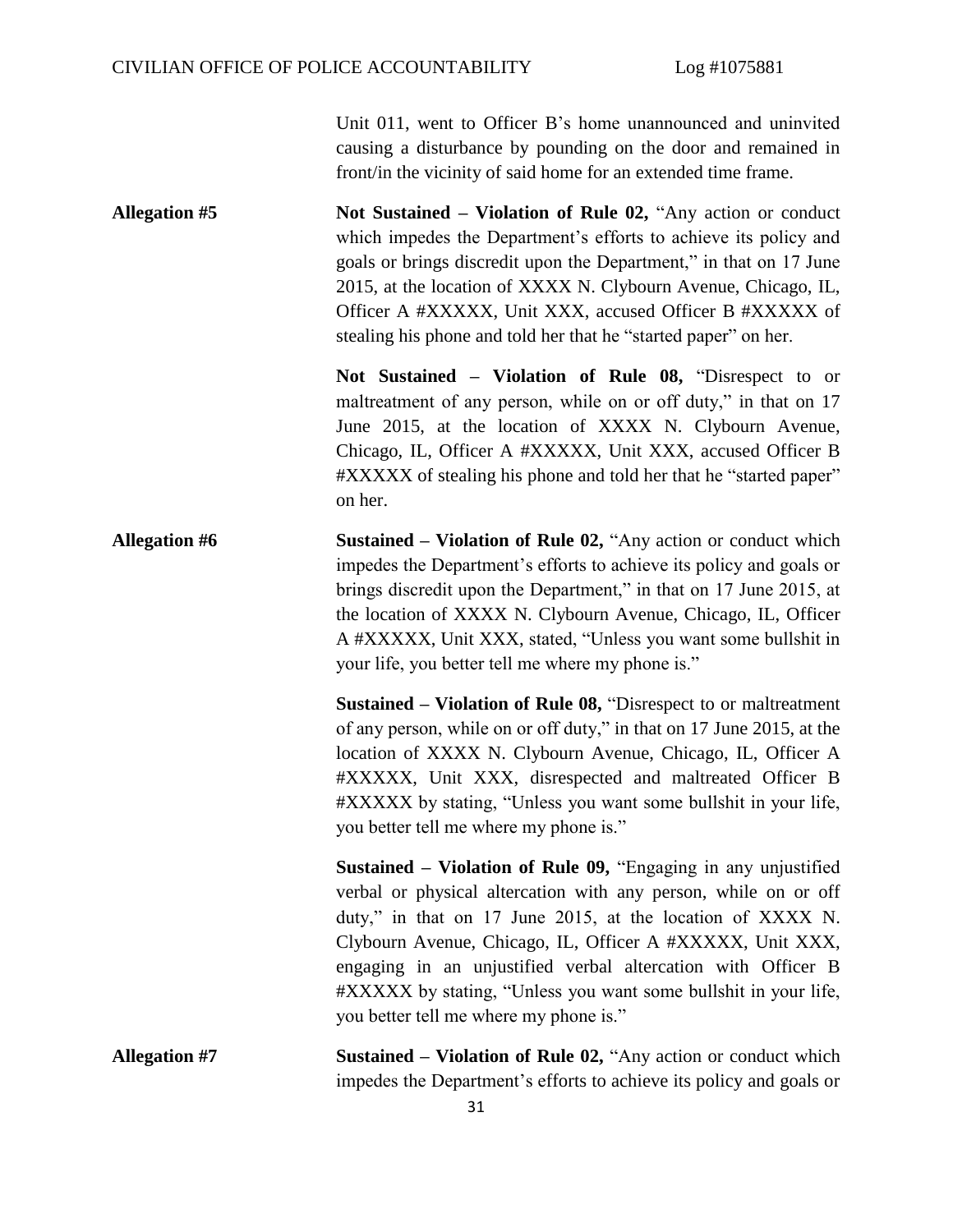brings discredit upon the Department," in that on 16 August 2015, at the location of XXX W. Buckingham Place, Chicago, IL, Officer A #XXXXX, Unit XXX, harassed the complainant, Subject 1 by ringing her doorbell and walking away on three successive occasions resulting in an Order of Protection (XXXXXXXXX) being filed against him.

**Sustained – Violation of Rule 08,** "Disrespect to or maltreatment of any person, while on or off duty," in that on 16 August 2015, at the location of XXX W. Buckingham Place, Chicago, IL, Officer A #XXXXX, Unit XXX, harassed the complainant, Subject 1 by ringing her doorbell and walking away on three successive occasions resulting in an Order of Protection (XXXXXXXXX) being filed against him.

**Allegation #8 Sustained – Violation of Rule 02,** "Any action or conduct which impedes the Department's efforts to achieve its policy and goals or brings discredit upon the Department," in that on 21 January 2016, at the location of the IPRA, Officer A #XXXXX, Unit XXX, admitted that he was intoxicated while off-duty on the evening of 16 June and/or morning of 17 June 2015.

> **Sustained – Violation of Rule 15,** "Intoxication on or off duty," in that on 21 January 2016, at the location of the IPRA, Officer A #XXXXX, Unit XXX, admitted that he was intoxicated while offduty on the evening of 16 June and/or morning of 17 June 2015.

> **Sustained – Violation of Rule 02,** "Any action or conduct which impedes the Department's efforts to achieve its policy and goals or brings discredit upon the Department," regarding Officer A #XXXXX, Unit XXX, overall conduct during the events of 16/17 June 2015 and 16 August 2015.

| <b>Accused #2</b>    | Officer C #XXXX, Unit XXX                                                                                                           |
|----------------------|-------------------------------------------------------------------------------------------------------------------------------------|
| <b>Allegation #1</b> | <b>Not Sustained</b>                                                                                                                |
| <b>Allegation #2</b> | Not Sustained – Violation of Rule 06, "Disobedience of an order<br>or directive, whether written or oral," in that on 17 June 2015, |
|                      | Officer C #XXXX, Unit XXX, left his duty assignment without                                                                         |